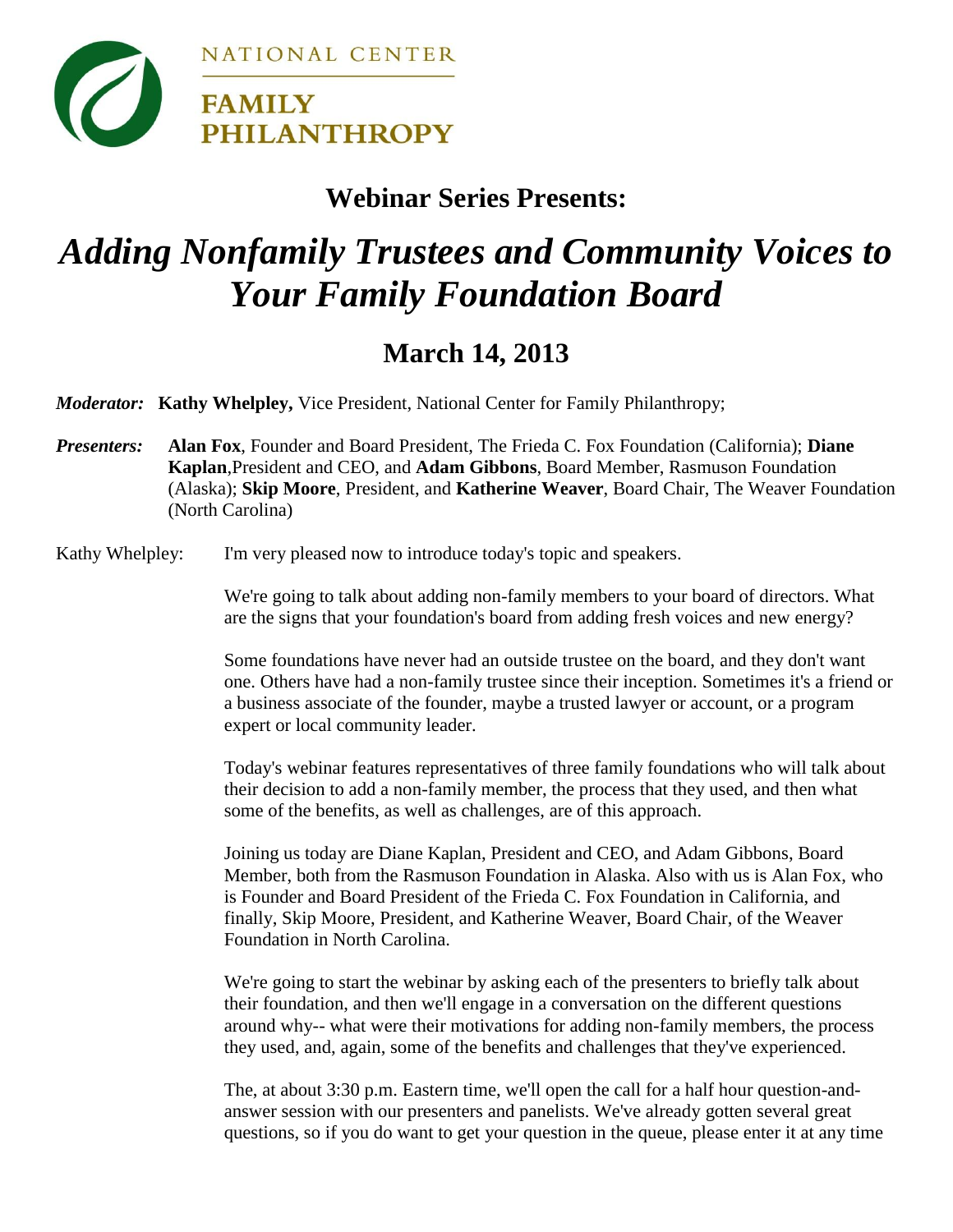during the webinar.

Now, we wanted to start by first just looking at what some of the best practice around adding non-family members and, really, board membership is, from the field. We have a statement here that was from the panel on the non-profit sector that was convened several years ago, our own President, Ginny Esposito, served on this panel. And this talks about some of the value of having those outside perspectives, as well as suggested sizes for family foundation boards.

In addition, everyone should have received a Passages issues paper from the National Center on this topic called, "A Place at the Table: Non-Family Membership on the Family Foundation Board."

And in this Passages, the Senior Fellow for the National Center, Alice Buhl, who is also a consultant for Lansberg, Gersick, and Associates, talks about some of the common types of non-family board members, and you can see some of them here in terms of that trusted friend or advisor or community representative. Different types. We'll go over each of these throughout the call, but we wanted to just draw your attention to this overview, as well as the Passages issues paper that you should have received.

So, before we dive in, we want to get a sense of who's on the call with us, and have you answer a few poll questions. Jamie (ph)?

Our first poll question is, how important do you think it is for family foundations to engage outside voices in their grant-making and governance? Great.

Our second poll question is, which statement best describes your foundation? Looks like the biggest percentage are folks who are considering it, but maybe haven't done it yet. That's terrific.

Next, what percentage of your board is non-family? Wow, that's surprising, but terrific. Quite a bit.

Next, for which of the following reasons did you originally invite non-family members to join your board? What was your motivation? And you can select all that apply. This is good. It looks like the largest percentage was around friends and business associates of the donor, as well as to gain knowledge of the community and issues. Terrific.

Lastly, do-- or not last, do you engage outside voices in other ways, besides the board seat? Again, this is one where you can select all that apply. Looks like lots of folks are participating in collaborative and funding networks and also we have a lot of folks with some formal advisory committees and designated issue experts. Terrific. That's some good-- good information.

Last question in the poll is, do you have special term limits for non-family board members? That's one of the things we're going to talk about today. Or, do they have the same terms as family members who serve on the board? This is good. So, looks like about 35% limit the length of the term and then it's kind of evenly divided. Terrific.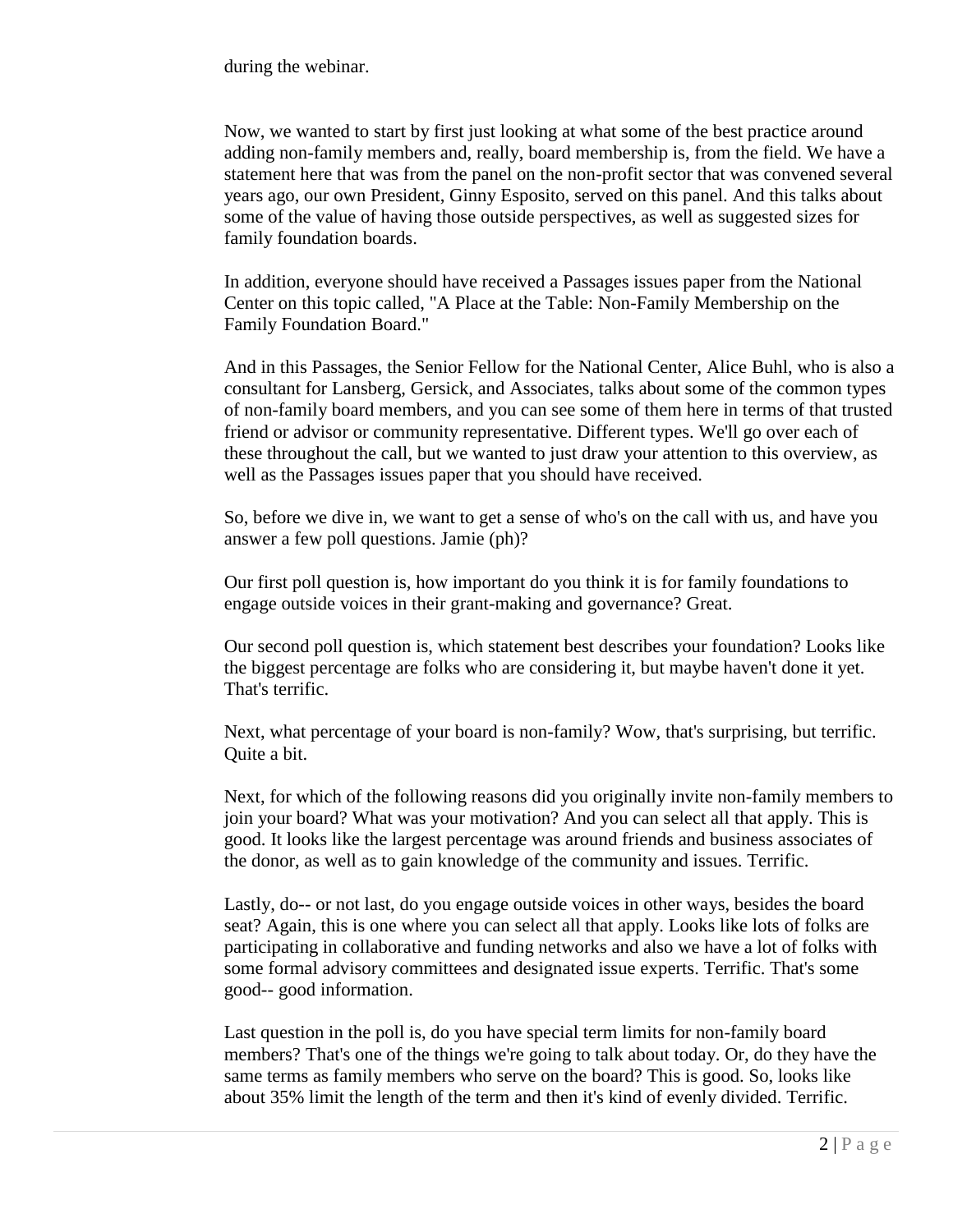|                 | I think, you know, to get to the heart of today's subject, as we say on our slide here, our<br>foundation since day one has had community members serve on our board. On day one<br>we started with five board members, two of whom were the family members you see                                                                                                                                                                                                                                                                                                              |
|-----------------|----------------------------------------------------------------------------------------------------------------------------------------------------------------------------------------------------------------------------------------------------------------------------------------------------------------------------------------------------------------------------------------------------------------------------------------------------------------------------------------------------------------------------------------------------------------------------------|
|                 | The foundation's asset size today is about \$500 million. We make grants in a brand range<br>of dollar denominations, everything from \$5,000 one-off grants to multi-million dollar,<br>multi-year programmatic grants.                                                                                                                                                                                                                                                                                                                                                         |
|                 | Alaska has a relatively young history in a lot of ways, and it's a young state in its<br>philanthropic giving, so, in many ways, we have to wear a number of hats in the not-for-<br>profit community.                                                                                                                                                                                                                                                                                                                                                                           |
|                 | The foundation has a very broad-based mission, which is to, in short phrase, to improve<br>the life of Alaskans, to help Alaskans. To be a little bit more specific, we found in areas<br>of health and human services, the arts, community building. We do not focus on<br>environmental causes or really K-12 education, but we have a very broad-based grant-<br>making portfolio and approach where we fund everything from new libraries to medical<br>clinics, to individual artists, to shelters, to food banks, to supporting community<br>foundations around the state. |
|                 | Again, my name is Adam Gibbons. I'm a member of the fourth generation of Alaskan<br>Rasmusons. My great-grandparents emigrated from Sweden to Alaska in the early 1900s<br>doing missionary work. My grandfather, who was born in Alaska, and my great-<br>grandmother founded the Rasmuson Foundation in 1955 to honor my great-grandfather,<br>E.A. Rasmuson, who had passed away in 1949.                                                                                                                                                                                     |
| Adam Gibbons:   | Thank you, Kathy. This is Adam Gibbons. I drew short straw or will take first crack at<br>this today. So, again, thank you for the time of everyone participating on the call.                                                                                                                                                                                                                                                                                                                                                                                                   |
|                 | So, Adam and Diane, I'm going to turn it over to you.                                                                                                                                                                                                                                                                                                                                                                                                                                                                                                                            |
|                 | Diane Kaplan was named President of the foundation in 2001, and was previously<br>President and CEO of Alaska's public radio network. Diane serves on the boards of a<br>variety of Alaskan non-profits, and is actually a member of the Issues Advisory<br>Committee here for the National Center. And we're delighted that both of you could join<br>us today to share your experiences with how you've engaged non-family board members.                                                                                                                                      |
| Kathy Whelpley: | Yes, that's terrific, and a financial investment professional.                                                                                                                                                                                                                                                                                                                                                                                                                                                                                                                   |
| Adam Gibbons:   | Yes.                                                                                                                                                                                                                                                                                                                                                                                                                                                                                                                                                                             |
|                 | But now, I'd really like to move forward to introduce our speakers. Adam Gibbons has<br>served on the board of the Rasmuson Foundation since 2005. He is-- I believe, Adam,<br>you're the grandson -- is that right? -- of the founder of the foundation, and a financial--                                                                                                                                                                                                                                                                                                      |
|                 | Well, thank you, everyone, for sharing some more information about your organizations,<br>and giving us a better sense of your interests. I would ask, if there's one thing that you're<br>most hoping to learn today, if you wouldn't mind just sending that to us in the question<br>box, we'll try to make sure that it does get addressed.                                                                                                                                                                                                                                   |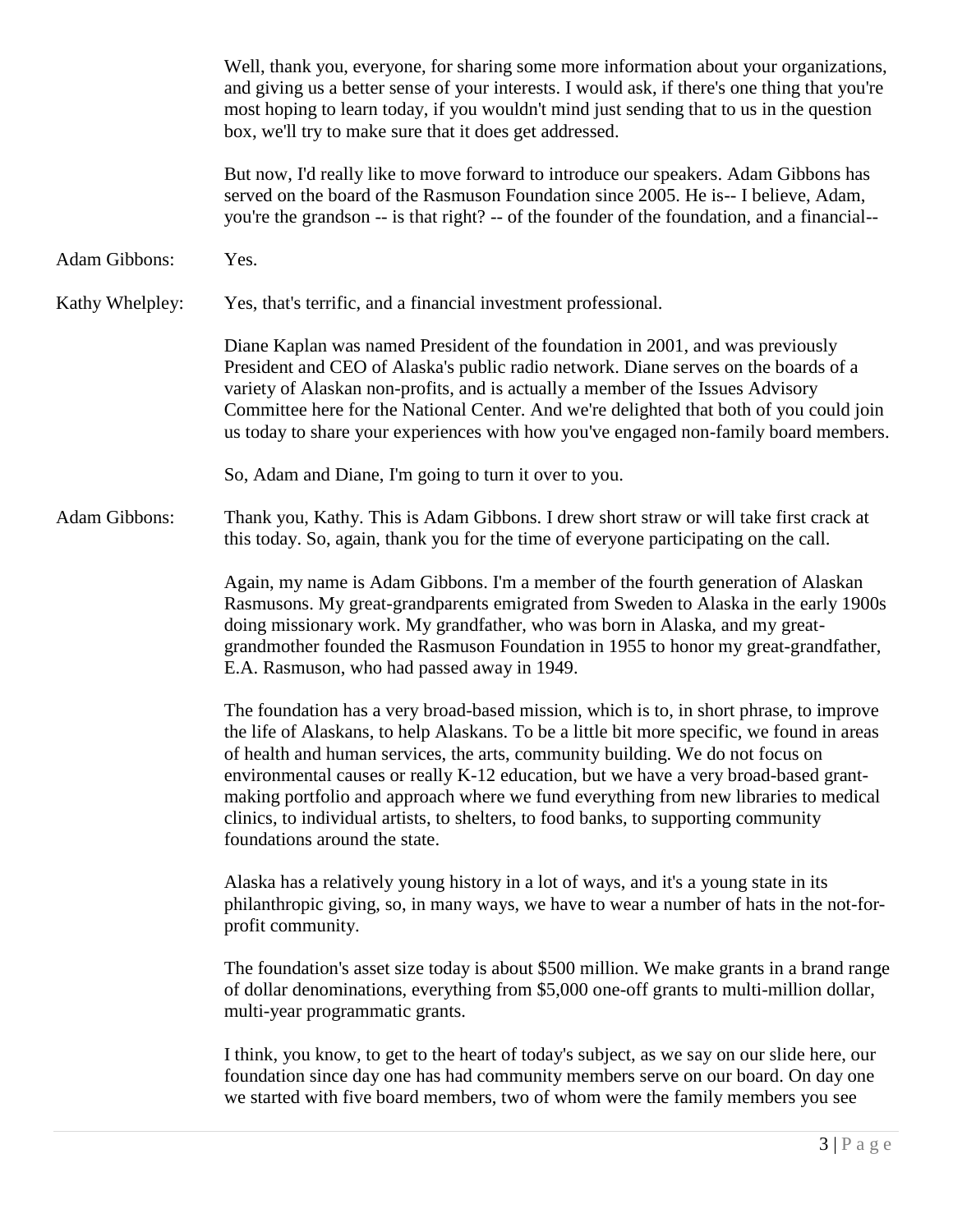pictured, my grandfather and great-grandmother, but three of the members wee from the community, including a judge and a local minister.

And, really, for the first 45 years of the foundation's existence, community members on the board outnumbered family board members. I think there are a number of reasons for this. One, I had a tough-minded grandfather who, frankly, probably believed that the family needed to prove themselves before they could sit at the table.

But, you know, more seriously, our family roots were in commercial banking in Alaska. Our bank had always drawn from a very broad-based group of experts from around the state to advise my grandfather, to advise my uncle, who followed him in running this bank, at an advisory board level. That advisory board was broad in number and broad in expertise, and both my grandfather and uncle, who now chairs our board, believed very firmly that the family did not have, you know, all the expertise it needed to do the things it wanted to do, both on its-- in the commercial side of its business or of its life, and on the philanthropic side.

So, again, for really 45 years or so there were more community board members than family members. In the late '90s, my mother and my aunts went on the board and the board composition shifted slightly and became more balanced, and today, as you'll see in our last bullet, we have roughly half and half, six family members and five community members, who serve on our board.

And I think for the time being or, at least, the foreseeable future, I think that board composition will stay the same. We draw from-- community members from around the state, from southeast Alaska to Fairbanks to Anchorage and we draw from community members that come from a wide background of professions, the medical profession, the legal profession, and we feel that our conversation and, frankly, our grant-making, is enhanced by having those different voices at the table.

Kathy, maybe I'll pause there.

- Kathy Whelpley: Yeah, thank you so much. And, Diane, I just wanted to give you a chance if you wanted to add anything.
- Diane Kaplan: I think Adam did a great job setting it out. I would just add, programmatically, some of our major initiatives at the moment are building philanthropy in Alaska.

Over the years, we've ranked dead last in terms of all those studies that have been done on individual giving. We have had a reliance on government and corporate and foundation support, most recently, because of Rasmuson here. So, that's a big focus of the foundation.

We have a very strong public policy focus at the foundation. So, we engage with government, mainly because we have to, it's such a big player in terms of the non-profit sector.

We have a major initiative on alcohol over-use, and then, Adam also mentioned our arts initiatives.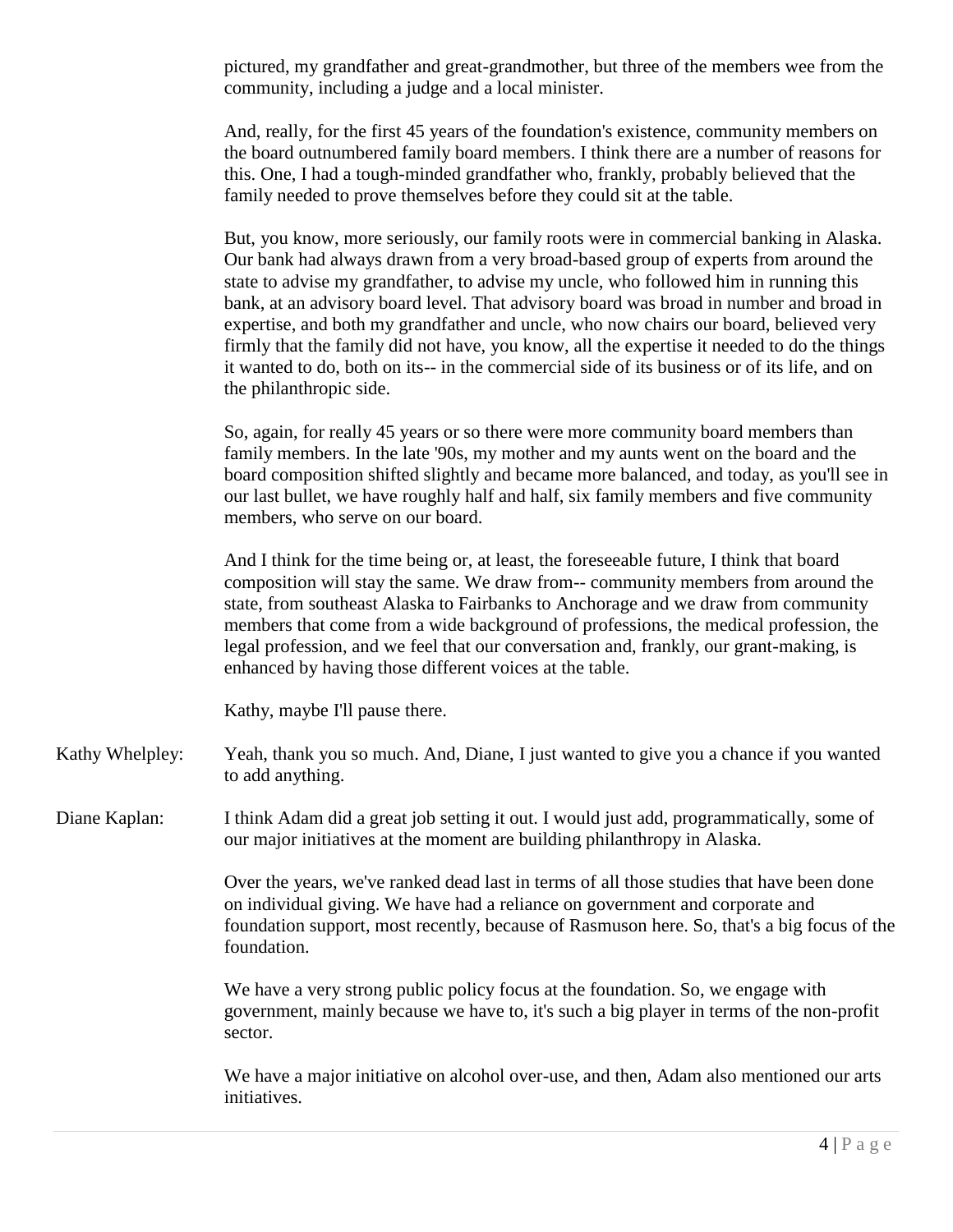So, those are some of the large, multi-year activities that are underway.

#### Kathy Whelpley: That's terrific, thank you.

And next up, I'm delighted to bring a donor's voice to the discussion. Alan Fox is the Founder and Chairman of the Frieda C. Fox Family Foundation. And Alan is an attorney, a CPA, and the President of his firm, where he's responsible for the acquisition, management, and sale of commercial real estate.

He's also the editor of Rattle magazine, which is an award-winning poetry magazine. So, definitely some great perspective.

Alan?

Alan Fox: Well, thank you. I'm in Los Angeles. We set up the foundation a little over 10 years ago, primarily for two purposes. One is to have a project which the family could interact on. So, our original board members were entirely family. We tend to not discriminate by age, so you can be a member of the board of directors of the foundation starting at age 18.

> And, in fact, last December, we voted on a the daughter of our executive director, who was 18 years old one month before to be on the board. She's already contributed for four or five years, et cetera.

Our mission is education for children and youth to maximize their potential, and, in terms of non-family board members, we originally added a member, my general manager at my company, a woman who is very interested in philanthropy and wants to do it more full time when she retires. And we've recently added, as I say, an 18-year-old non-family member, and also a woman we're quite close to who is about 28 years old who was a foster child. I wanted to add someone who actually has experience on the receiving end and a different cultural status.

So, we have two major initiatives right now. One is called Education by Nature, where we are sponsoring a website where teachers, actually throughout the United States, can go for information on certain scientific areas of education. We also sponsor trips-- field trips, which used to be standard in public schools and now they're not, unfortunately. And the results seem to be very good in terms of better test scores, et cetera.

And our second major initiative as far as the youth-philanthropy connect, we sponsor two annual meetings or conferences at Disneyland. We have one coming on, I think it's June 19th of this year, and we're very interested in helping children from 8 to 17 get involved in philanthropy. And, you know, when you have a 10-year-old going on a site visit, it's kind of exciting to see the world through their eyes and they've made some very good grant proposals.

We let them give up to \$2,000 per year, but they have to do a site visit and they have to do a brief write-up, even if they're eight years old. And we've had a lot of interest.

I believe in having maximum diversity that we possibly can, so that we get lots of point of view. So, one diversity, certainly, is non-family. Another diversity is age. You know, since I'm 73 and I've never tweeted in my life, I think we need some 18-year-olds and 15-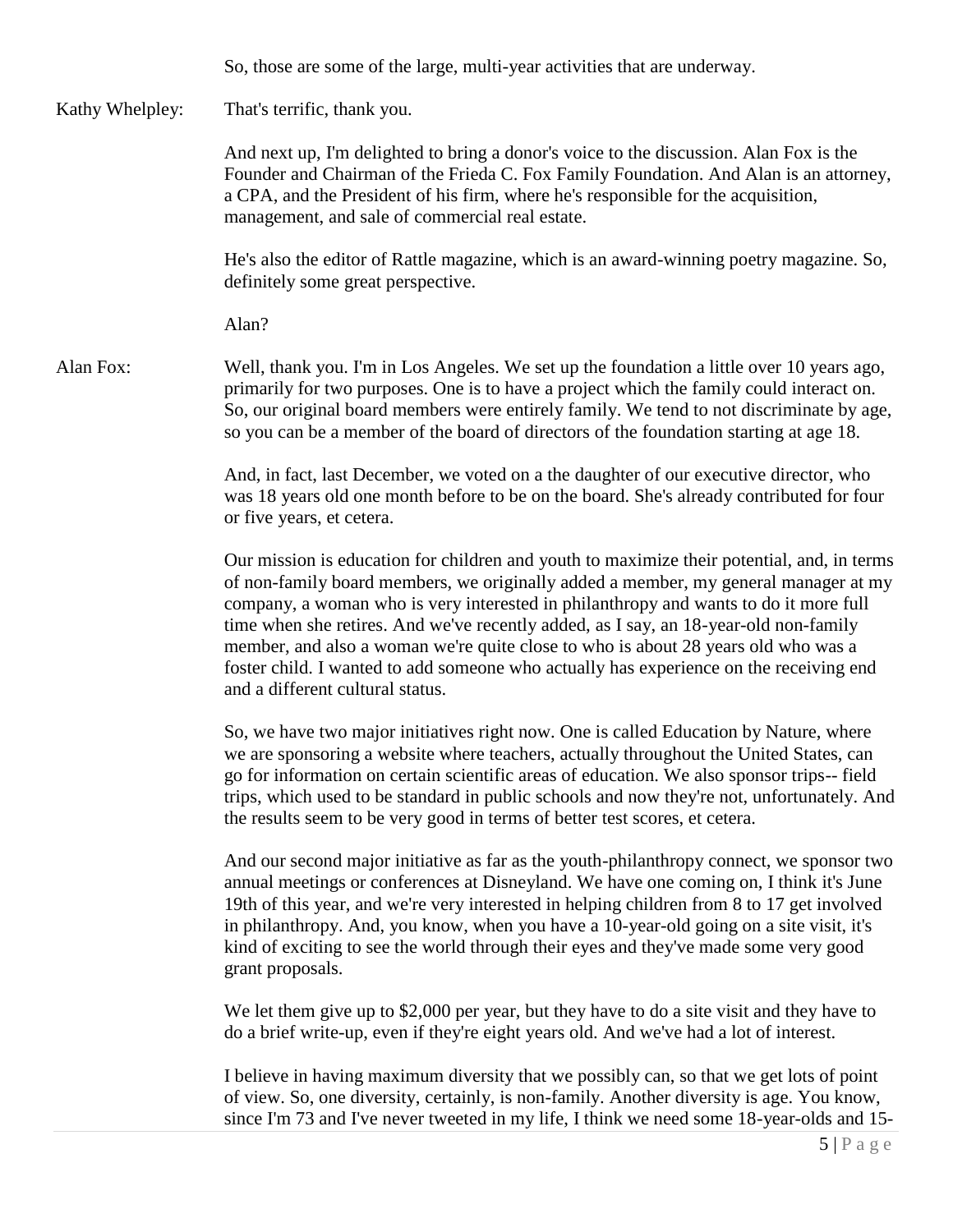year-olds who do that all the time. So, to keep things fresh, I like our age span from 18 to 73 so that the foundation keeps up to date and will be able to continue when I'm not here.

So, that's the Frieda C. Fox Foundation, named after my mother, incidentally, who died in 1990.

Kathy Whelpley: That's terrific. Thank you so much.

And last, but certainly not least, we're joined today by Katherine Weaver and Skip Moore of the Weaver Foundation, which is based in Greensboro, North Carolina. Katherine is the Board Chair of the foundation and manages the family real-estate-oriented business begun by her father and uncle and is an active member of the community through board service and involvement. Skip has been with the foundation since 1999 and is also active in community and non-profit support and leadership and is a former board member here at the National Center for Family Philanthropy.

Skip and Katherine?

Katherine Weaver: Hi, this is Katherine and I'll start us off. The Weaver Foundation was started in 1967 by my husband and his father, and my husband-- they ran it together until, I think, about 1987, when my husband's father passed away and Mike kept doing it by himself 'til 1999, when he hired Skip.

> And at that point, we created more of a board and family members got on the board. I think that Mike, my husband, had a wish to have outside board directors from the beginning, but it was important for us at that point to develop as family members within the board before we added anybody else, and let each of us get our feet wet and with grant-making and the understanding of being a part of a family foundation.

> So, it worked well to just have it family members until 2009, and that's when we did add one member, and we added another one in 2010. Part of-- we added additional family members-- I mean, outside members, because we wanted the diversity of perspectives, opinions, gender, and race, too, and also it was a good time because the family members all had small children, so our ability to be out and about in the community was limited. So, it really helped us get a better community perspective.

Skip, maybe, you could fill in what the types of programs that we donate to.

Skip Moore: Sure. Our grant-making focus is community-based. We fund only in the Greater Greensboro, North Carolina, area. And then we're pretty broad within that. So, we're very open to almost any kind of grant. We don't do a whole lot of programming in the arts, or in health, but beyond that, we do quite a bit in education, children and youth, the environment, human and civil rights, parks, recreation, economic development.

> Our board, from to time, sets focus areas and since we are not a-- we are an invitation only kind of foundation, so we don't run a deadline where hundreds of applications come in. We invite applications, although we do meet with lots of people, and we go to meetings and things. And so, we're very open.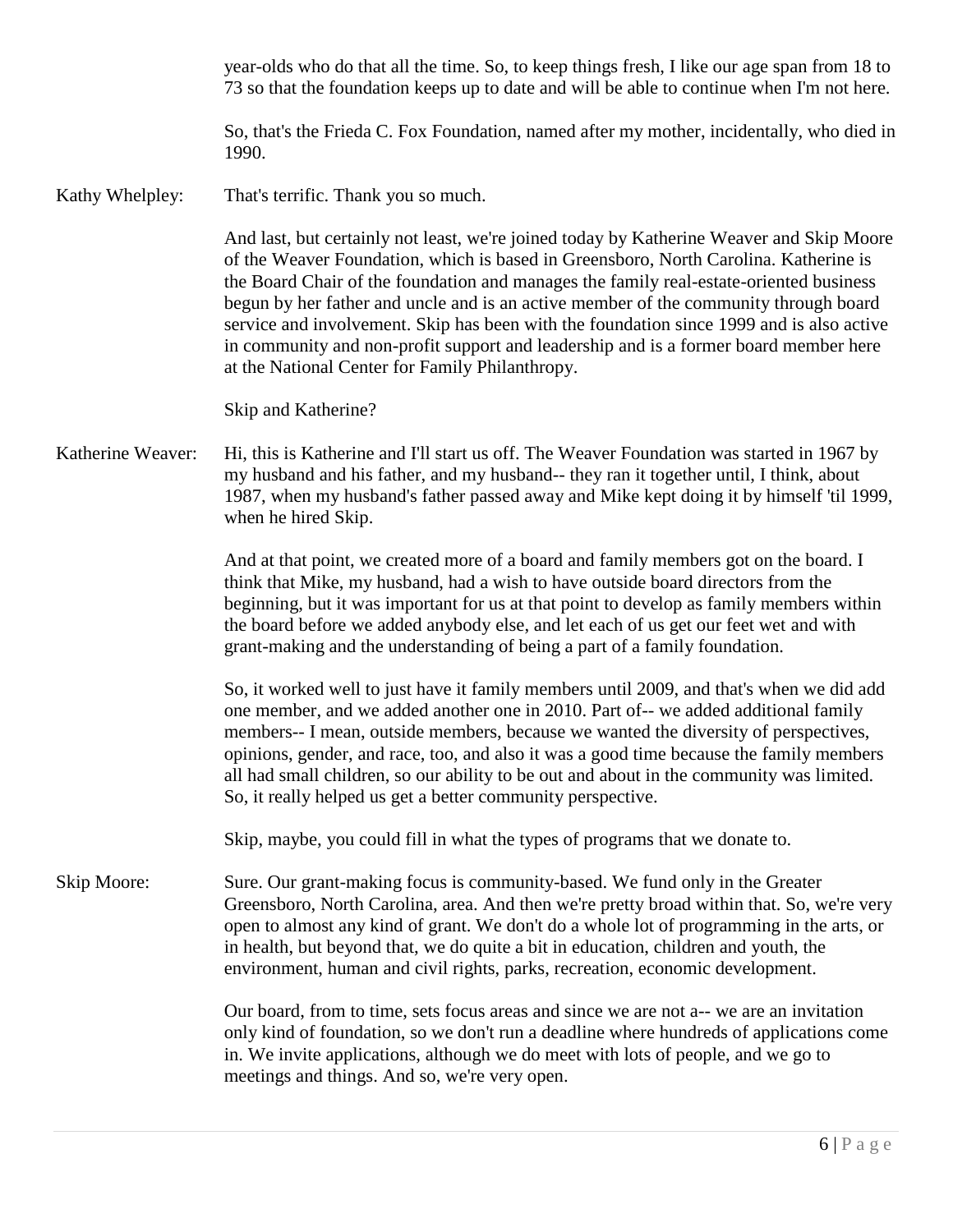But we set some focus areas from time to time, and we have three we're operating under right now. One is success of children and youth, and we're doing this primarily through focus on support of education and providing leadership in the formation of a program, created a career network in Greensboro that's patterned after the Strive program out of Cincinnati.

Our second area is to increase the capacity of the non-profit community, where we try to do a variety of things to help non-profits become stronger and more capable in their work.

And then our third area is an environment for community and economic development, where we work, to a large degree, with other foundations in a lot of community development kinds of activities.

So, you can see from the slide that we also are kind of broad with our philanthropic interests in that the board has made it clear that they see the role of the staff as being involved in the community and involved with the non-profit community, providing involvement, consultation, and leadership.

So, we also do mission investing through loans we've made to non-profits and selected investments that further our mission in some way, such as a credit union to invest in lowincome communities, and that sort of thing.

So, we have a broad approach to philanthropy.

Kathy Whelpley: Terrific. Well, thank you, Skip. And I want to move us along to really talking about the process that each of your organizations went through, and certainly, when we ask people what was the one thing they wanted to learn about today, a lot of the questions were about process, as we knew they would be.

> So, people have asked things about how do you keep-- how do you create a fair process for including community members on your board?

> What do you do about board size? In other words, we want to bring people on, but we also have a lot of-- we want to bring outside people on, but we also have a lot of family members that are very interested in joining. And so, we don't want our board to get too big. So, how do you kind of find that right balance between the family and the outside members, as well a maintaining a workable size for the board itself.

So, those are just some of the questions. And we've asked-- we have some other questions identified here about just the identification of non-family trustees, the recruitment process, the term limits that we talked about earlier.

So, I'm just going to ask each of you to really describe your process and address some of these questions. So, first is Adam and Diane.

- Adam Gibbons: Diane, do you want to take this one to start?
- Diane Kaplan: Oh, sure, Adam. We have a situation since shortly after Elmer Rasmuson passed away, we did a complete overview of our bylaws and rewrite, and currently we-- everybody has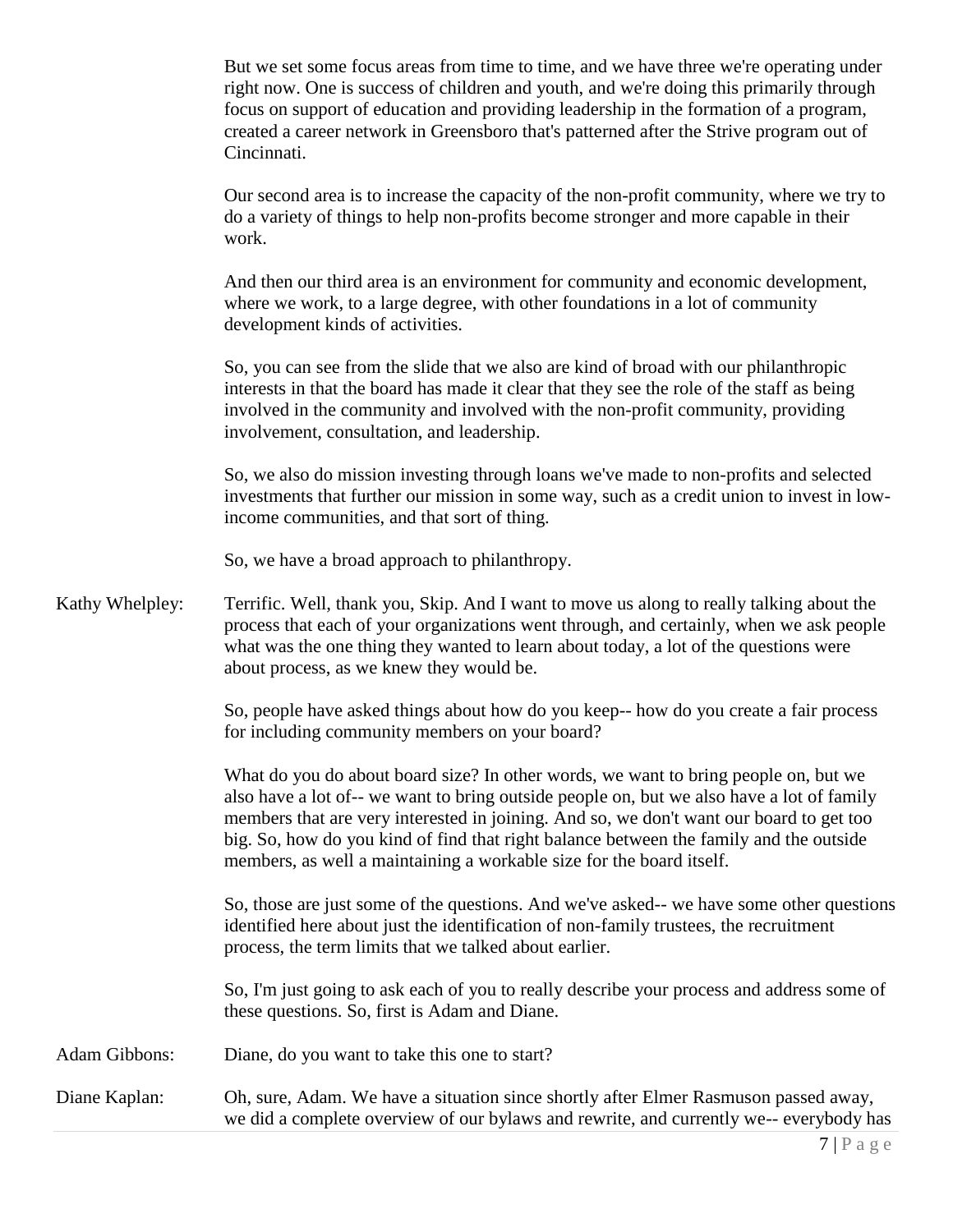a three-year term on the board. Community members are limited to two terms. There are no term limits for family members.

We put in place a nominating committee. The nominating committee consists of all family members then serving on the board of directors, and the nominating committee puts forth names to the full board a vote to add to the board.

In practice, the way it works is when we are losing a board member -- and I have to say in recent times, each time we've lost one, it's been a real loss, but there's a belief that having continued new voices at the table has a great deal of value to the foundation. I would also say pretty much every board member who termed out would have preferred to stay, and a couple actually ended up getting extended so we didn't have all of them retiring in a two-year period.

But what we look at is really the skills, the age, the geographic distribution, ethnicity, and then with each board seat we try and fill we're looking for a set of skills. So, looking at Anthony Mallott in the second row, he's in his 30s. He's an investment professional. He's a Tlingit Indian, Alaska Native by trade, happens to come from the same village where the Rasmusons started life in Alaska, and very well connected in the community, a lot of board experience, and had some experience with a local community foundation.

And Anthony, in many ways, fit several different criteria we were looking for. We were specifically looking for someone in the southeast, and somebody with investment skills, someone with business management, and someone in their 30s.

So, what we did is we contacted a lot of people we knew and knew the foundation pretty well and asked them who do you know that fits all or some of these criteria we're looking for. And we got a bunch of names, and then I went to Juneau and spent a couple days meeting people.

And we were very careful not to say we're interviewing you for a seat on our board, because we don't want to make enemies in the process of finding good board members. So, the way it was approached is Rasmuson Foundation often has connections with various members of the community. Sometimes we include community members on committees. Over the next five years, we're going to be looking for some new connections. Your name was given to us, and we just really want to meet you. So, that's as far as we go.

In the case of looking-- I would say we talked to, maybe, eight or nine different people in Juneau, and Anthony seemed to be the best fit in terms of skills and, in particular, personality, because the family is not interested in having anybody who's going to sit at the table, wait to see what the Rasmuson family members do, and then vote the same way. There's really no reason for that.

So, they're looking for people who have a lot of self confidence, professional stature and success, and a willingness to engage, spend the time, which is significant, and to actually sit at the table and disagree, if necessary. So, that's really the process, and I would say that has continued through.

Adam, anything you would add?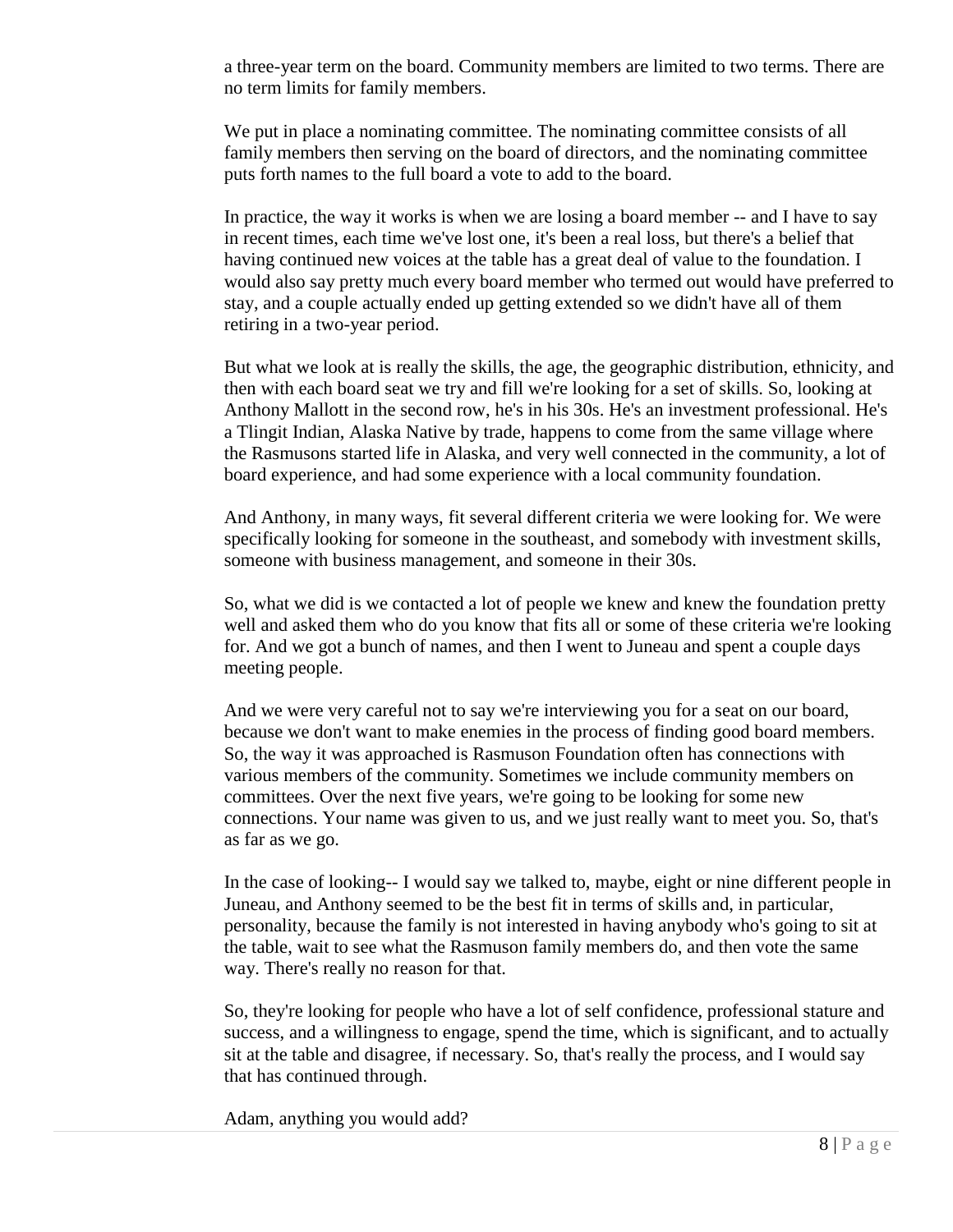| Adam Gibbons:   | No, I'd just underscore the personality aspect of what we're looking for. We expect a lot<br>out of our community members. They don't serve for a terribly long period of time. We<br>meet, as a board, twice a year. So, you don't have a lot of cracks at the apple with really<br>just six years of serving, and, you know, we expect people to get up the learning curve<br>quickly, and we expect them to jump into the debate.                                                                       |
|-----------------|------------------------------------------------------------------------------------------------------------------------------------------------------------------------------------------------------------------------------------------------------------------------------------------------------------------------------------------------------------------------------------------------------------------------------------------------------------------------------------------------------------|
|                 | You know, maybe you get a hall pass your first board meeting where you can be a little<br>more reserved, but while my uncle Ed Rasmuson, who is our chair, has the strongest will<br>and loudest voice at the table, he wants to be challenged. We all want to be challenged<br>and our best conversations are those where there is not uniform agreement at the board.<br>So, we expect you to jump in with both feet and get into the debate.                                                            |
|                 | And then the other thing I'd also underscore is that your role as a community board<br>member does not end at the annual meeting or the twice-annual meetings. We expect you<br>to be engaged with your community, and, often, our community members are our eyes<br>and ears around the state, and so they end up becoming ambassadors for us in their<br>communities, and it's a important part of the job.                                                                                              |
| Diane Kaplan:   | I would just add to what Adam said, maybe if we could-- I don't know if we can go back<br>to the previous slide with the picture. Looking at Linda Leary and Aaron Schutt, Linda's<br>the President of Carlisle Transportation. If you've ever seen the Ice Road Truckers on<br>TV, she's the queen of the Ice Road Truckers. Aaron is the President of a native<br>corporation in interior Alaska.                                                                                                        |
|                 | And in the case of those two, they were people we had looked at in the previous search,<br>but we were specifically looking for someone in a different geographic area. Both Linda<br>and Aaron were invited to serve on board committees, Linda on our PRI, Program-<br>Related Investment, Committee, and Aaron on our Grants Committee. And then as other<br>board seats opened, the board had gotten some familiarity with both of them and each of<br>them was invited to serve the board and now do. |
| Kathy Whelpley: | Terrific. Well, thank you so much. That's great.                                                                                                                                                                                                                                                                                                                                                                                                                                                           |
|                 | Now, I'd love to hear-- we want to hear from Alan about the Frieda C. Fox's experience<br>and process.                                                                                                                                                                                                                                                                                                                                                                                                     |
| Alan Fox:       | Yes. Our process is really quite informal, as our foundation tends to be. So, we have<br>seven board members, four of which are family, and let me say on family, strictly<br>voluntary. A number of family members have been on the board and then decided, for<br>whatever reason, not to be. Other family members have joined.                                                                                                                                                                          |
|                 | So, we now have four family members and three non-family members. The non-family<br>members are all people well known to us. One is, as I said, the daughter of our executive<br>director, and she did work for the foundation in high school. She told us she was at a<br>conference in Chicago where you had to be 18 to even participate, and somehow she<br>wound up being the chairman of the meeting. So, she's really good, and very, very<br>motivated.                                            |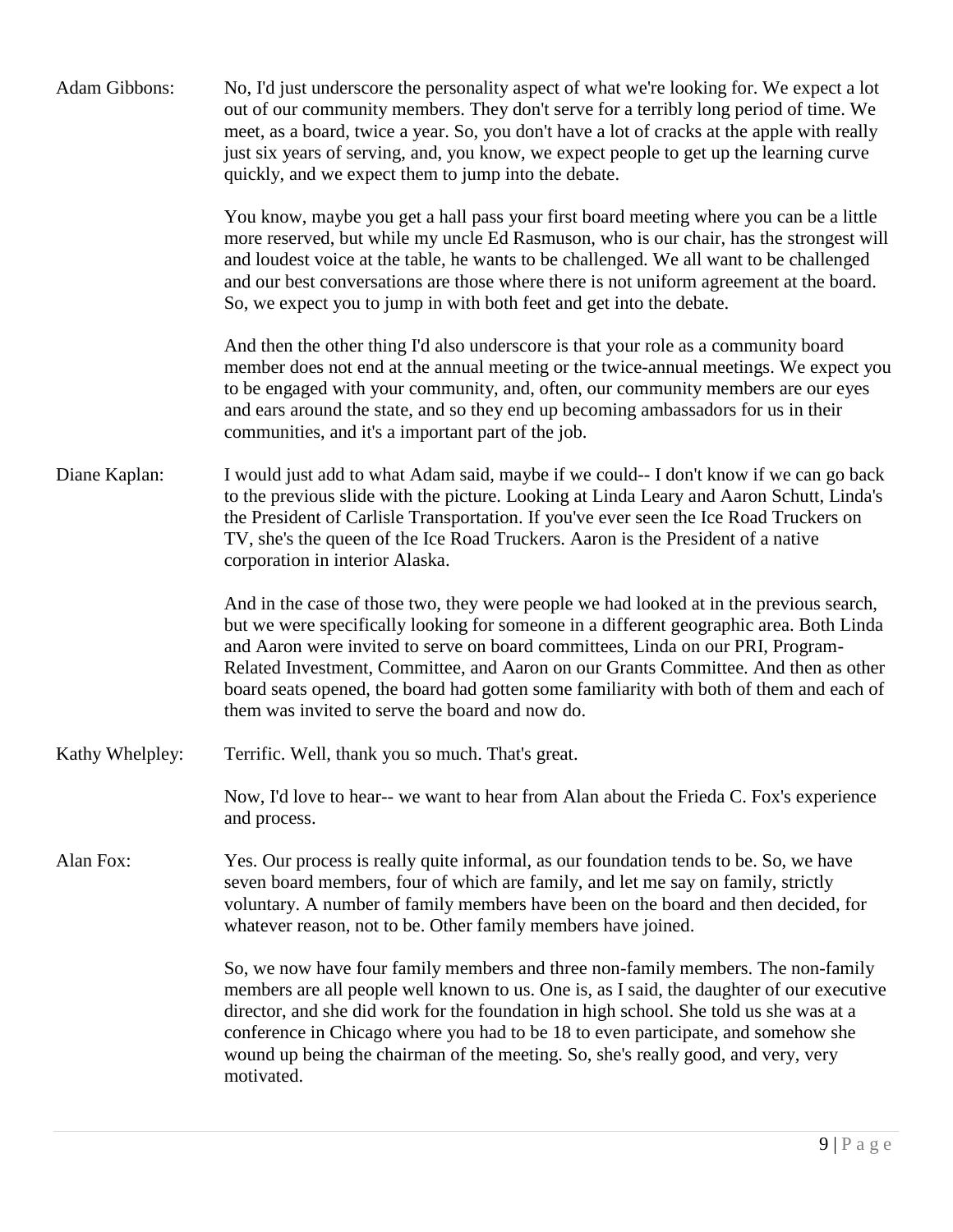Second non-family member, as I mentioned before, is a woman who has worked with me for 25 years and expressed a lot of interest in the foundation work.

And third is a woman, former foster child, now about 28, and, actually, she lived with us for, I don't know, four or five years after graduating from college. So, again, well known to us and very, very energetic and interested in the work we do.

So, basically, we're pretty informal about that.

Kathy Whelpley: Terrific. Thank you. Skip and Katherine, could you tell us about the Weaver Foundation's process?

Katherine Weaver: Hi. Yes, our format is pretty informal, as well. We have currently seven board members, three of which are family members and four of which are outside board members, but have only started to have outside members, like I said before, recently, in 2009, and just this January added the two additional.

> So, initially what we did, back in 2008, I think, was collect some names of prospects. And like the Rasmuson Foundation, some of us knew-- as we figured out the two or three at the top of the list, some of us knew those members and some of them didn't. Some family members didn't. So, we set up meetings where they could meet those prospects and saying that we just wanted to get together, that we, the foundation, wanted to learn more about the community and hear their thoughts on the community. So, they didn't know quite why we were talking with them.

> And once the board members who did not know them met and got comfortable, that's the point which we felt like we could add the first one. The second was a friend of the family that everybody knew.

> I would say that the four that we now have on the board are community activists and leaders in and around Greensboro. They add a lot of diversity, but they also, in our case, probably most importantly, really have a feel for what it means to be part of a family foundation. It was very important for us that they congealed with the group. We don't want people just to say yes to us, but we want people who realize that while we're- there's a feeling that we're stewards for assets in the Weaver Foundation that go towards the public good, the Weaver Foundation also works to bring the family together and teach philanthropy to our younger generation. And we've been able to incorporate that and to make it stronger on a broader range.

Kathy Whelpley: That's terrific. Thank you.

Skip Moore: Of the--

Kathy Whelpley: Go ahead, Skip.

Skip Moore: As you can see, our bylaws call for up to nine directors and a third must be family. When we get to the future part, you'll see that we have some changes that we're planning in the future.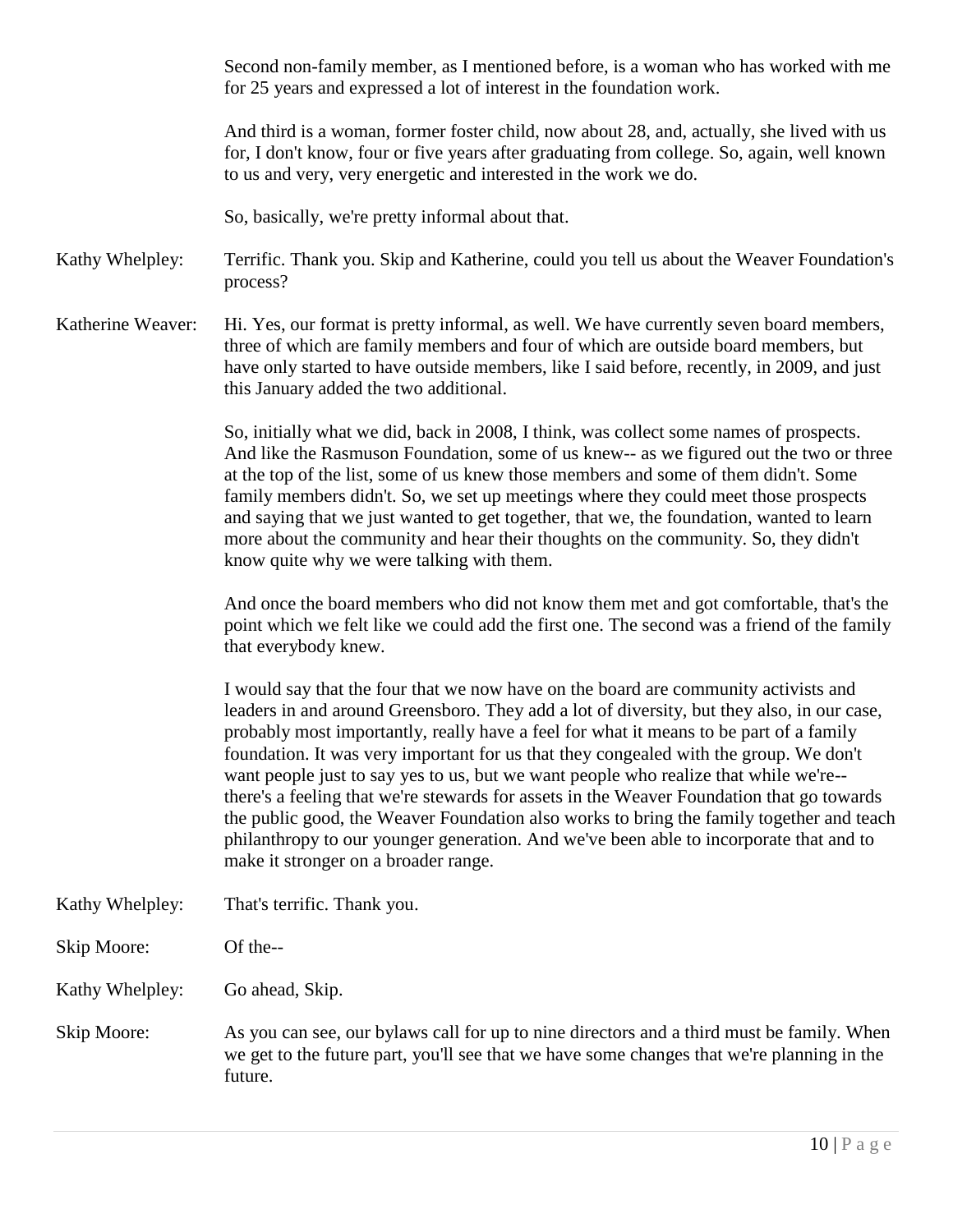I think the thing that I would like to point out in terms of characteristics is that probably thinking through what the atmosphere of the board meeting room is going to be with everyone in the room is an overriding factor. And then the benefit that comes beyond that is community knowledge and involvement, where there can be additional interpretations of issues and knowledge about (inaudible).

One of the dangers, I think, particularly in a family foundation that employs staff and uses the staff as gatekeepers, is that sometimes we end up being the interpreters of the community and the people who seem to, quote, know it all for the family, particularly where we have some board members that have young kids and they're very active in their families, but maybe not so much involved in the community.

So, having knowledgeable outside board members really helps us and helps the staff a lot, involving the overall understanding of what's going on. But we also have formed a junior board. Unlike a lot of foundations where you have to get to a certain age or something like that, we have, essentially, a third generation that runs from 19 years old to about 13 years old. There are eight in total, and so we have just included all of them on a junior board.

And so, the compatibility and relationship of our outside members with them is also important. We invite our external board members to go with us each year to the family retreat, and so they interact with the family on a very up-close and personal basis that goes way beyond just the concept of deciding on grants or foundation business.

Kathy Whelpley: Terrific. Well, let's move on and talk about some of the benefits and challenges. We certainly want to hear about what have been some of the biggest advantages to having outside voices at the table, how has it affected board dynamics, what type of impact has it had? What's been the impact in terms of community perspectives? What do folks out there-- what's the feedback you've gotten about it? And then, most importantly, also, are there any disadvantages or challenges that you certainly want to just highlight for folks who are thinking about this and remember that the largest percentage of listeners on this call or webinar are people who are thinking about it, but haven't quite implemented it at their foundation yet.

So, we'll start with Rasmuson.

Adam Gibbons: Maybe-- it's Adam again. Maybe I'll start and then hand over to Diane for a little more specificity. But you see a number of points here that we make on this slide about enhancing credibility and reputation. And, you know, it's-- I think, on the whole, it's just all positive.

> You know, the family recognizes that it has a philosophy about grant-making, but it certainly doesn't have a monopoly on how to go about doing it. And having a diverse set of voices, expertise, experiences, at the board level has absolutely made the foundation a better and more effective grant-maker. And I don't think we could have even envisioned it a different way.

> Again, part of it goes back to the roots of the foundation. Part of it goes back to just the way our family is geographically dispersed. There are-- excluding spouses for the moment, in the generation above me, there are three Rasmuson family members. Two in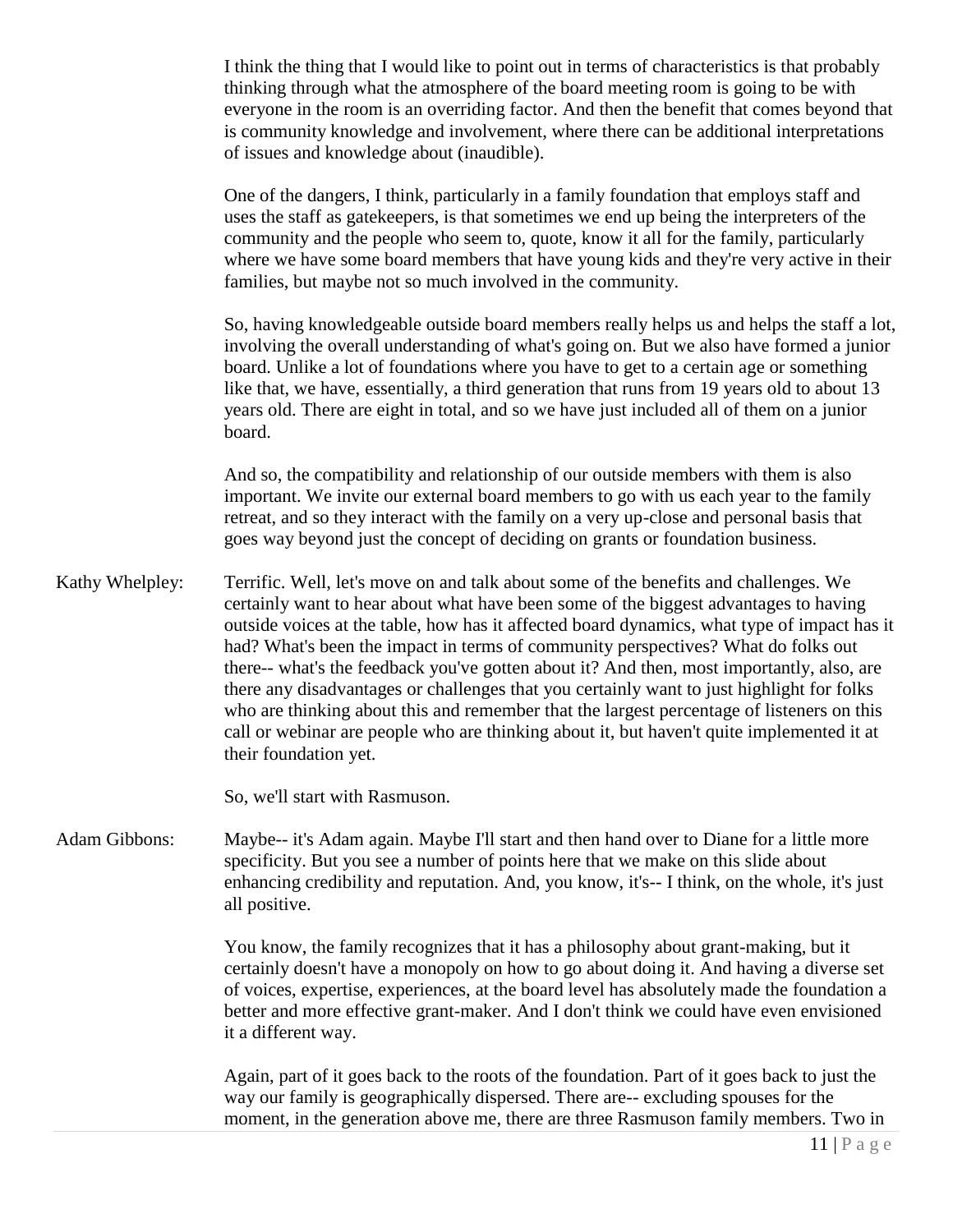that generation do not live in the state year-round. Certainly in my generation, again excluding spouses for the moment, there are seven members of the Rasmuson family, only two of whom live in Alaska year-round right now.

And in order to, again, be an effective grant maker in Alaska, you need to know something about the state. You need to know who the players are, who the actors are, what the issues are. It's an enormous place, twice the size of Texas, almost 600,000 square miles. It's not something that you can do by remote control, living in New York. So, we-- you know, we really rely on those who live in the communities, those who know the players.

At the end of the day, we are funding people, not just ideas, and we're building partnerships through our grant-making. And if we don't have the right people connections, then we can't do that well, and we really rely on our community members to provide us with those right people connections.

Diane, do you want to talk for a moment about some of the specific things that we think having independent voices does for our board?

Diane Kaplan: Sure. A story might be illustrative, a little bit, about the Rasmuson family. When I was first in Alaska in the 1980s and came up to run the Alaska public radio network, one of the first visits I tried to do was to the National Bank of Alaska, the Rasmuson family bank, to see about supporting the statewide news.

> And I encountered the marketing director, and he said, well, Ed Rasmuson doesn't like to do radio, so we're not going to do it. And I argued with him a little while. He said, hey, if you don't want my answer, talk to him yourself. And I dialed the main bank number - and this is a bank with 40 branches, and you know, a thousand employees and so on - and I dialed the number and got the receptionist for the bank system and said, "Ed Rasmuson, please." And the next thing I hear was, "Ed Rasmuson." And I was speechless, because I couldn't believe the bank president was answering his own phone.

But that's the culture of this family. All of their home phone numbers are in the phone book. I could have called him at home, too.

So, there's a culture of accessibility, a lack of snobbishness, a, you know, connection to people that ran through the family business, and a-- and that has gone through to the foundation. So, having the community people out there, just like the bank has community members, has, still, even as Wells Fargo, out in the community, that has always been a source of information for this family, and it has served the family very well in terms of the bank and being very clued in to whether it's mining or fisheries or native corporations or health corporations or tourism or whatever the businesses are that the bank's been involved with. The same is true on the philanthropic side.

So, it was a very natural process to have with the foundation, because it had proven itself as a great strategy for the family bank.

In terms of specific professional background, those are-- for example, our newest board member is the head of child and maternal health for South Central Foundation Healthcare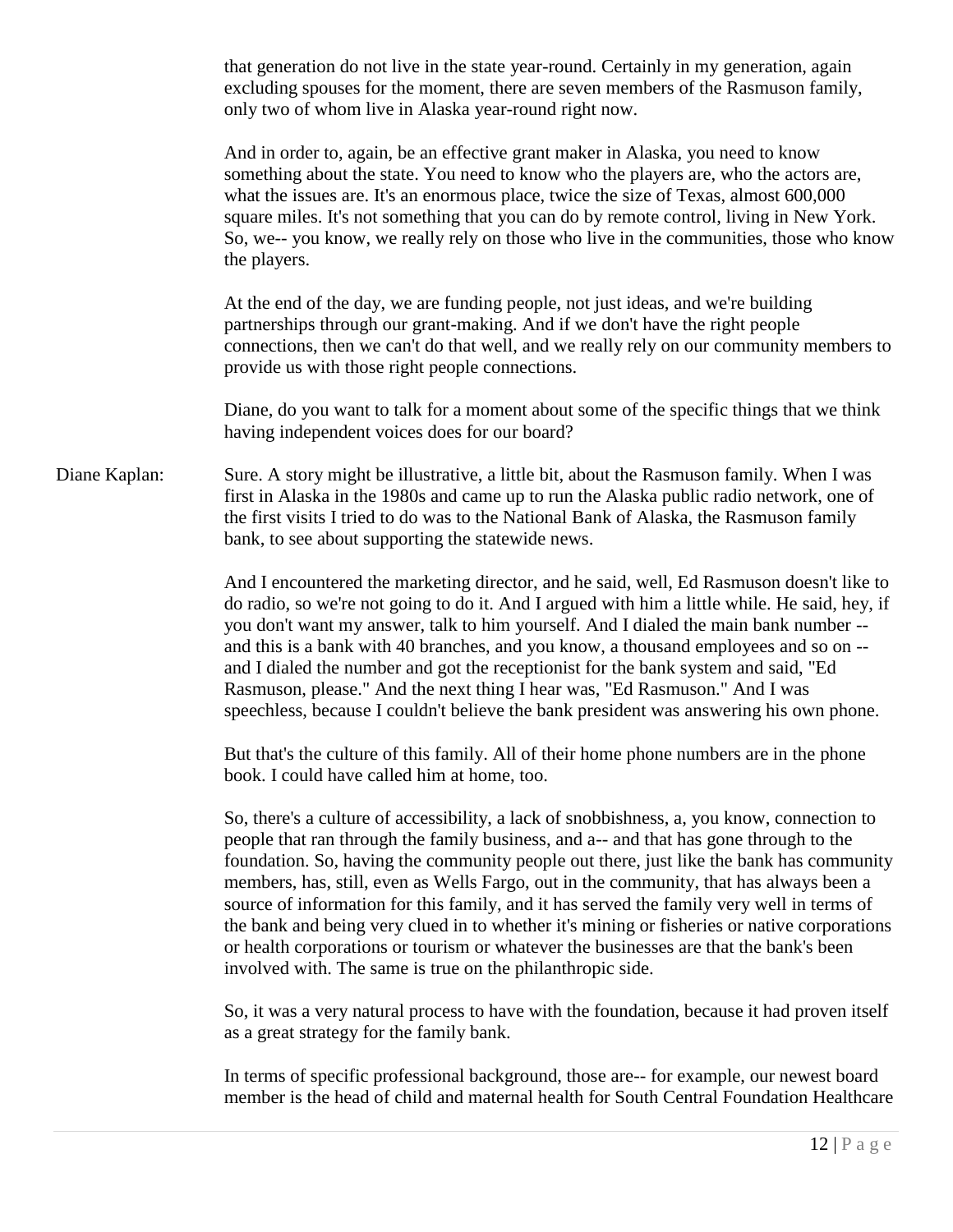System, has a lot of experience in that area, and we do a lot of rural healthcare work. But in addition to that, he's a real outdoors recreation person. We do a lot of work in that, too.

So, each of the board members has very specific things they're involved with, either in their personal time, in their professional life, in their interest areas, and they all come to play, and the board members are expected to bring those sets of knowledge. And very often, on a particular subject, if a grant comes up, everyone will look at that person who they view as having, you know, the most expertise in that area and ask him what do you think, first?

So, on the committees, also because we have a family office that does the investments for the foundation and handles a lot of the back-room financial services, having independent people serve on our audit committee, I think, gives everybody a sense that there's good oversight and (inaudible) oversight. The Rasmuson family has been a stellar name in Alaska for over 100 years, and I always say on my watch that will, I promise, will never change. And having those outside people serve in the investment function, on the audit committee, on the board, I think, gives the community a sense that the foundation really is a transparent community asset and views its way that way-- itself that way. And it very much is in line with the culture of how the family bank operated.

In particular, because Alaska has the largest Native American population, percentagewise, by far, of any state, if we relied only on family members, we would not have Alaska Natives serving on the board. We now have two of our five and they're not picked at all because they're Native. They are both extremely well thought of people in the business community, as well as being very, very involved in the community in terms of boards of other non-profits, community foundations, and personally are viewed as philanthropic in the community.

So, they really enhance both the image and reputation and the grant-making, as Adam said.

- Kathy Whelpley: Thank you. So, so much. (Inaudible).
- Adam Gibbons: Kathy, I'd love to just add one more point to-- at our committee level, we have a number of folks who serve on our committees, as Diane alluded to earlier, who do not serve at the board level. So, in both our investment and audit, and we have a committee that focuses on the audits and a committee that focuses on our sabbatical program. And we have folks who do not serve at the board level, but who are members of the outside community who serve on those committees, again, to make sure that those committees are the best that they can be.
- Kathy Whelpley: Wow. That's terrific. Alan, could you tell us a little bit about you have some great results here. Could you share with us some of the benefits and challenges from the Frieda C. Fox perspective?
- Alan Fox: Sure. I don't really think there are many challenges in the sense that we kind of operate as a board by consensus and certainly respect differing points of view and are willing to experiment, even if some board members are dubious and others are enthusiastic. We'll go with the enthusiasm.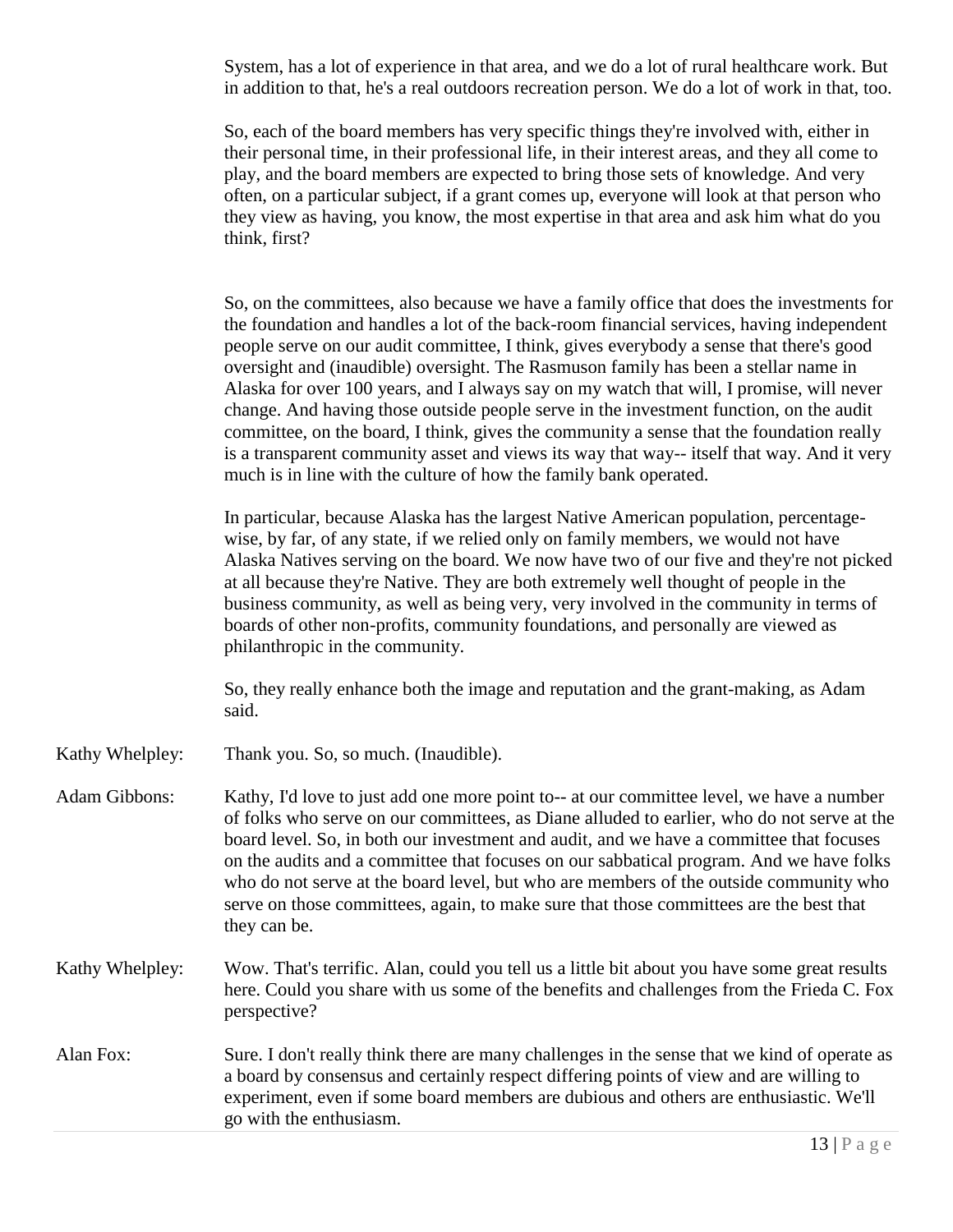I think primarily, we've gotten a different perspective on the community from our outside board members. And since our outside board members are largely young, we've gotten a different perspective on technology and communication, which is so important, especially for our foundation, since we want to appeal to youth. And so, you know, our 18-year-old, our 28-year-old, one of our family members is now 28, also, but the non-family-- I would say, basically, introducing us to different grantees and different elements of the community, and better communication and being modern and up-to-date with it.

Kathy Whelpley: Terrific. Thank you. Skip and Katherine, your perspective?

Kathy Whelpley: You know, I think having outside board members, undoubtedly, has really made our grant-making better. The outside board members have increased our knowledge of the community in general and then all the organizations that come in. They provide a lot of knowledge there.

> In terms of board dynamics, it-- we don't digress into family little conversations in the meetings, which is helpful. It's a small point, but I'm sure of your foundations that don't have outside board members know what I'm talking about.

And one of the things that I don't think we-- any of us realized that was going to happen that did happen, was, as family members involved in our foundation, that's been around since 1967, but has only been done by the family and particularly the founders, we just, I don't think, realized the impact of what the Weaver Foundation had done over the years. And having the outside board members come on and really voice what they had seen happen in the past and be so happy to be a part of it has brought a richness to family members who are on the board that wouldn't have been there otherwise. It's been a very rewarding experience from that point of view.

Skip, do you have anything else to add?

Skip Moore: Yeah, I think from a staff perspective, particularly, when we get in that room and everyone's there, there really is no difference between the family members and the nonfamily members in terms of discussion or interaction, respect for each other, any of those things. So, really, that distinction tends to go away as people get to know each other.

> But I think the point that Katherine made about the children and grandchildren particularly beginning to see the foundation as a family institution as opposed to just being a family activity similar to we have Thanksgiving dinner together every year, but that it's actually something more formal, more purposeful, and more outwardly oriented than just a normal family activity, is something that, really, I think has benefited all of them in a really good way.

Kathy Whelpley: Thank you. Well, we want to shift and look forward a little bit, before we get to our Q&A, and have you just talk a little bit about plans for potentially expanding the number of non-family board members in the future, or any advice that you would have for folks who are thinking about doing this, maybe, for the first time in adding their very first nonfamily board member, as well as, you know, some of the other ways that you've been able to incorporate community voices and input beyond board service. We've heard about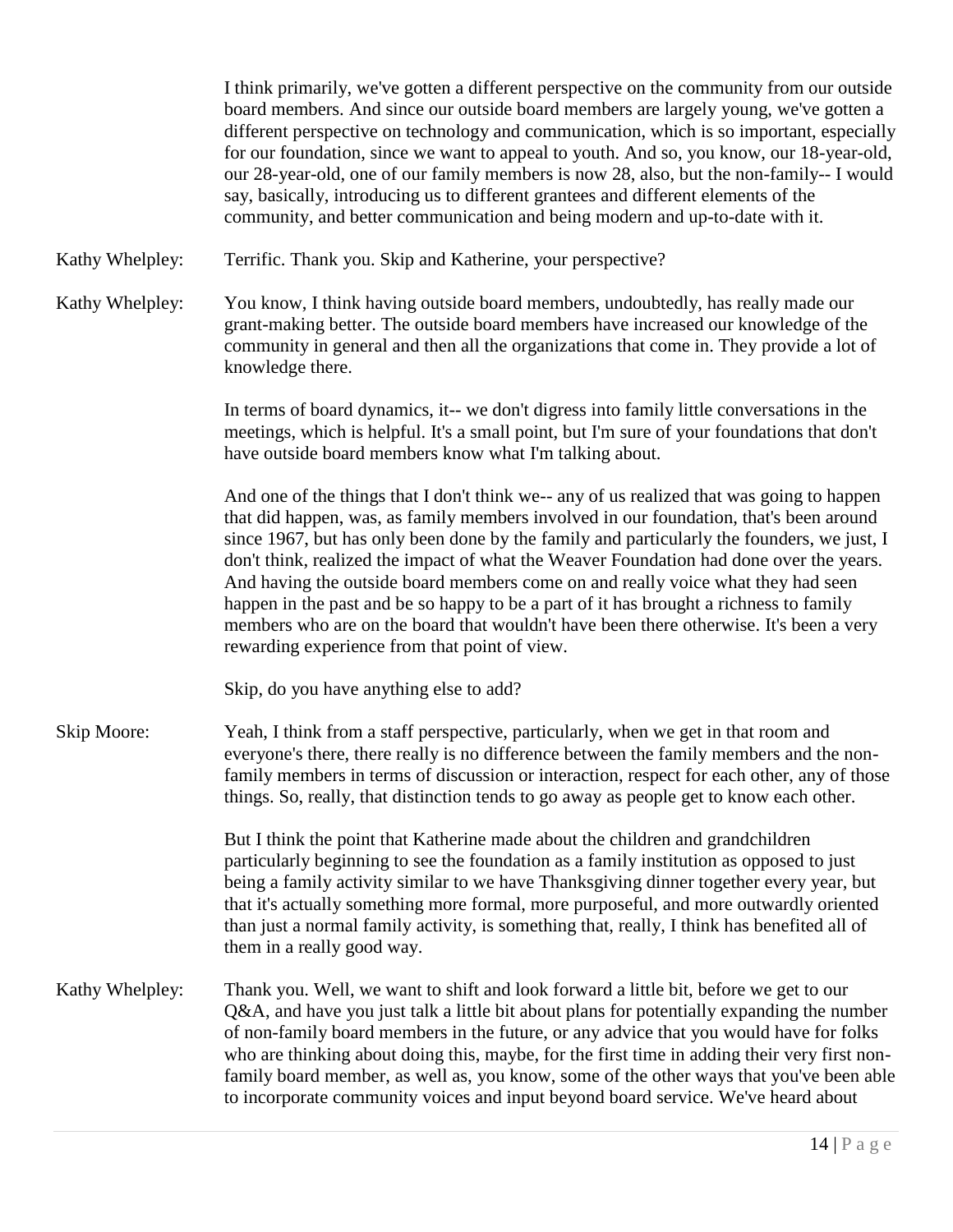people serving on committees and some other things, but any other guidance or advice you can share with folks?

And, again, I think we'll start first with the Rasmuson Foundation.

Adam Gibbons: Diane, maybe I'll defer to you to kick us off on this one.

Diane Kaplan: Okay. Well, one of the things we talked about is around ethnicity, and I know a lot of foundations work in diverse communities. Our community that the foundation office is located in, Anchorage, actually is the second most diverse city, after Honolulu, in the U.S., which might surprise a lot of people.

> But as a result of that, and in order to be plugged in, not just to be politically correct, but to really be able to understand the communities we work with and do responsible grantmaking, having access to voices at the table, which I think was the name of this, makes a big difference.

> So, it's one thing to have site visits. We certainly do round tables with different ethnic communities to check in from time to time. We attend, you know, the Chinese New Year festival or the Hmong Christmas event or whatever. But it's different to have people sitting at the table, because it really makes the dynamics of the discussion around issues very real, personal, honest, meaningful, and we don't have to speculate about what Native communities would do or think, because we've got representatives sitting in the room.

> And, given that we do a very large program of grant-making in rural areas of the state that are predominantly Native, that voice has proven to be a big game changer, I think, for the foundation. And we've had some really tough discussions around this, but people are not polite on this board. People really speak their mind and say what they have to say, and there's encouragement to do that.

> We have people of every political perspective. In fact, one of the things my Chairman said when we first started looking for new board members, which surprised a lot of people, the Rasmuson family is known as a very strong Republican family in the state, although there are family members who are not necessarily-- who might be independent or even Democrat, but in terms of Alaska Rasmusons, there's a very strong Republican identification. Yet, when we were looking for community board members, Ed Rasmuson said, you probably want to look for a lot of Democrats, because they tend to care about the non-profits more, which I thought was kind of funny. But he really kind of meant it. He was looking not for the people who were just like he was, but he was really looking to expand the perspectives and voices.

One, I think, error that we made on the front end, with good intentions, was when we added our very first Alaska Native board member, and that was probably about seven years ago. His name was Rob Allen-- he was from a family-- his family actually builds boats. They do a lot of the tourism boats, whale-watching in southeast Alaska. A prominent family, had been a client of the bank for many, many years, a customer of the bank, although no one knew Rob until we first talked to him about the board. We all met him for the first time.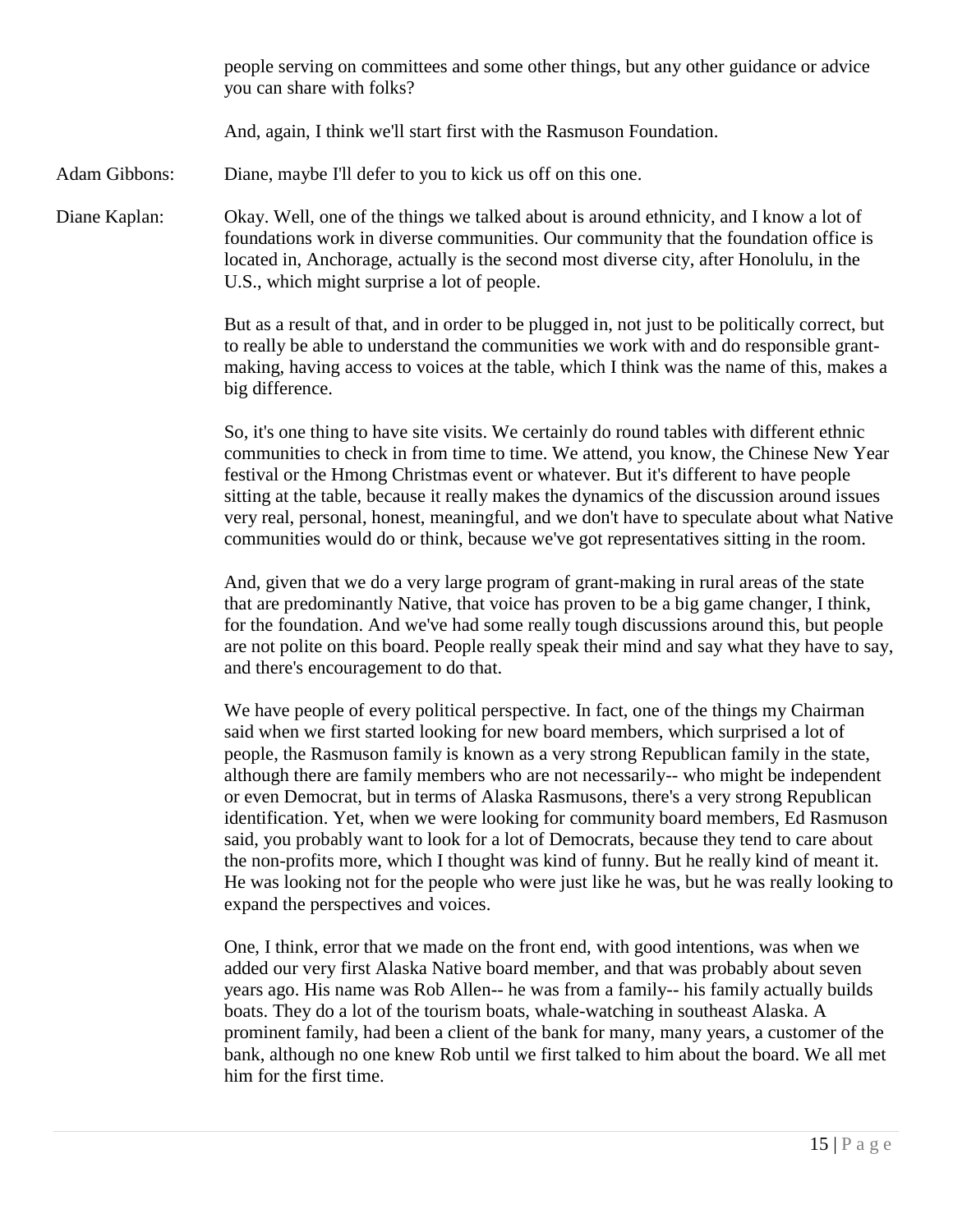|                      | But Rob was the first Native member and the only Native member, and I really felt he<br>refused to play the role of the Native on the board appropriately. So, initially, people<br>would kind of look at him every time something about Natives came up, and he just did<br>not feel comfortable trying to be the voice for 125,000 Native people in Alaska. So, he<br>declined that role. Yet he would participate and have a voice just like anybody else's.                                |
|----------------------|------------------------------------------------------------------------------------------------------------------------------------------------------------------------------------------------------------------------------------------------------------------------------------------------------------------------------------------------------------------------------------------------------------------------------------------------------------------------------------------------|
|                      | Now, with two Alaska Natives, I think that dynamic is a little bit different. So, I would-- I<br>would just say it's very tough for someone to be in that role, whether it's a geographic<br>role, a-- but particularly around ethnicity or race, I think that's a tough one.                                                                                                                                                                                                                  |
|                      | So, I also think-- I can't overstate, again, about the personality match. On the one hand,<br>there's that sense of people who are self-confident enough to speak up. And believe it or<br>not, we have actually-- I remember a vote on our grants committee where the three family<br>members voted one way and the three community members voted the other way. There<br>were no bad feelings. We went on to dinner together. It was fine, it was expected, and it<br>was okay.              |
|                      | And I think that was quite a moment at the Rasmuson table, and my friends who are<br>CEOs of family foundations really can't believe that ever happened at a family<br>foundation, but it did.                                                                                                                                                                                                                                                                                                 |
|                      | So, I think if-- I think the real control mechanism, if there's worry about adding<br>community members, is the nominating committee. And if someone is not working out,<br>there are provisions in the bylaws to address that, and there's no requirement to have<br>someone serve a second term, and there's always a very easy out if someone isn't a good<br>fit.                                                                                                                          |
|                      | So, I really think there's very little risk and a lot of reward on the upside of thinking about<br>this. So, it's great that so many on the telecon, on the webinar today, are thinking about it.                                                                                                                                                                                                                                                                                              |
| Kathy Whelpley:      | Thank you.                                                                                                                                                                                                                                                                                                                                                                                                                                                                                     |
| <b>Adam Gibbons:</b> | This is Adam. Just to echo that last comment from Diane, I think one of the things that<br>we think of as a challenge whenever a community member is about to term off the board<br>is, how are we going to find someone as good to replace the seat that this person took,<br>replace this role. And, invariably, the new community members who's come in has been<br>just as good, if not better, and we feel like the board gets better and better, you know,<br>with each new composition. |
|                      | So, it's both a challenge, and, yet, we feel like the state is so diversified and has so many<br>terrific people out there that should or that can serve a role that it's really become a<br>welcome opportunity to enhance the board every time we do have a spot open.                                                                                                                                                                                                                       |
|                      | I think for the future, if we end up with more family members on the board, then, you<br>know, we'll try to keep that balance. And I could see if two new family members came<br>on, then two new community members would come on, to keep that balance.                                                                                                                                                                                                                                       |
| Kathy Whelpley:      | Terrific. Alan, your time to share some insights?                                                                                                                                                                                                                                                                                                                                                                                                                                              |
| <b>Adam Gibbons:</b> | (Inaudible) the specific question.                                                                                                                                                                                                                                                                                                                                                                                                                                                             |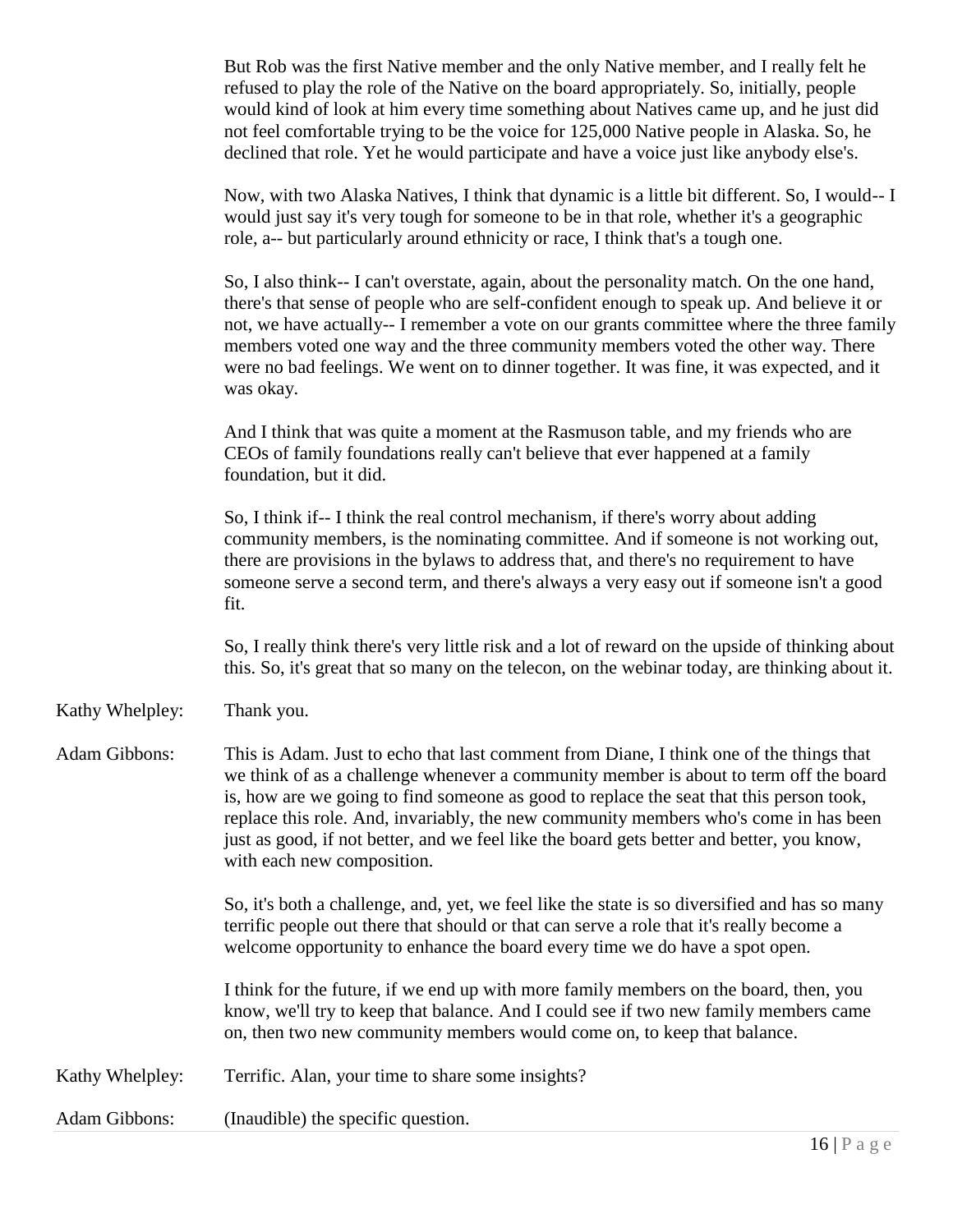| Kathy Whelpley: | Sorry, we're looking forward-- well, specifically, I think we'd love to hear any advice<br>you'd have for someone who's thinking about adding a non-family board member, as well<br>as any ways that your foundation is incorporating that community perspective beyond<br>just board service.                                                                                                                                                                                                                  |
|-----------------|-----------------------------------------------------------------------------------------------------------------------------------------------------------------------------------------------------------------------------------------------------------------------------------------------------------------------------------------------------------------------------------------------------------------------------------------------------------------------------------------------------------------|
| Adam Gibbons:   | Okay. Well, we're incorporating it in terms of reaching out to the community, and, you<br>know, our new community board members certainly do that.                                                                                                                                                                                                                                                                                                                                                              |
|                 | In terms of advice on incorporating non-family members, I would say-- well, the way<br>we've done it is to ask people we know. You know, I find that if one person is disruptive,<br>they can kind of take over a meeting and disrupt it and lose focus for everybody, et<br>cetera. So, while we're interested in different perspectives and points of view, we want<br>people who are congenial to the group.                                                                                                 |
|                 | I agree with Rasmuson. You want people who will speak up, not to be a rubber stamp<br>kind of a thing. So, I would say go with people you know who are really enthusiastic,<br>because enthusiasm for the project is key, and that's another thing our non-family board<br>members add is a heck of a lot of enthusiasm, although I must say the family members<br>who participate are also quite enthusiastic. So, that would be my comment on that.                                                           |
| Kathy Whelpley: | Okay, terrific. Thank you. Skip and Katherine, I know you've given some thought to the<br>road ahead. Can you share it with the participants?                                                                                                                                                                                                                                                                                                                                                                   |
| Skip Moore:     | Well, as we move ahead, one of the reasons that we actually got into the non-family<br>directors is we have a very large age gap in the family in that we have Katherine and<br>Mike, her husband, and then we have their-- his grown daughters, who are in their early<br>50s, and then we drop down to 19 for the oldest grandchild. So, we have a gap that we<br>would either end up with a lot of very old members or very young members. So, the<br>outside directors help fill that in very, very nicely. |
|                 | In saying that, I think that initially the younger members, when we started discussing<br>external members, were, potentially, a little bit intimidated and felt like we would bring<br>in very powerful community people that would make them feel like they didn't know<br>anything or didn't have the right kind of experience. So, that's why we think it's very<br>important to have people that fit in and are compatible with the entire family atmosphere.                                              |
|                 | But since going forward, we are, in fact, a family foundation, we're in the process of<br>changing our bylaws where we will have family directors elected by the four branches of<br>the family. So there will be four-- potentially, four family board members if they all<br>choose to elect someone, and then the family directors will elect the non-family directors.                                                                                                                                      |
|                 | We'll reserve action such as bylaw and charter amendments and dissolution to the family<br>directors, because it's a family organization. Beyond that, the board will operate as a<br>board, making all decisions jointly on grants and other kinds of activities.                                                                                                                                                                                                                                              |
|                 | If you want to think about advice going forward, I guess I would say, just go ahead and<br>do it. Choose-- there is some discussion as to whether it should be one outside member or<br>two outside members. We had one outside member for a year or so before we added the                                                                                                                                                                                                                                     |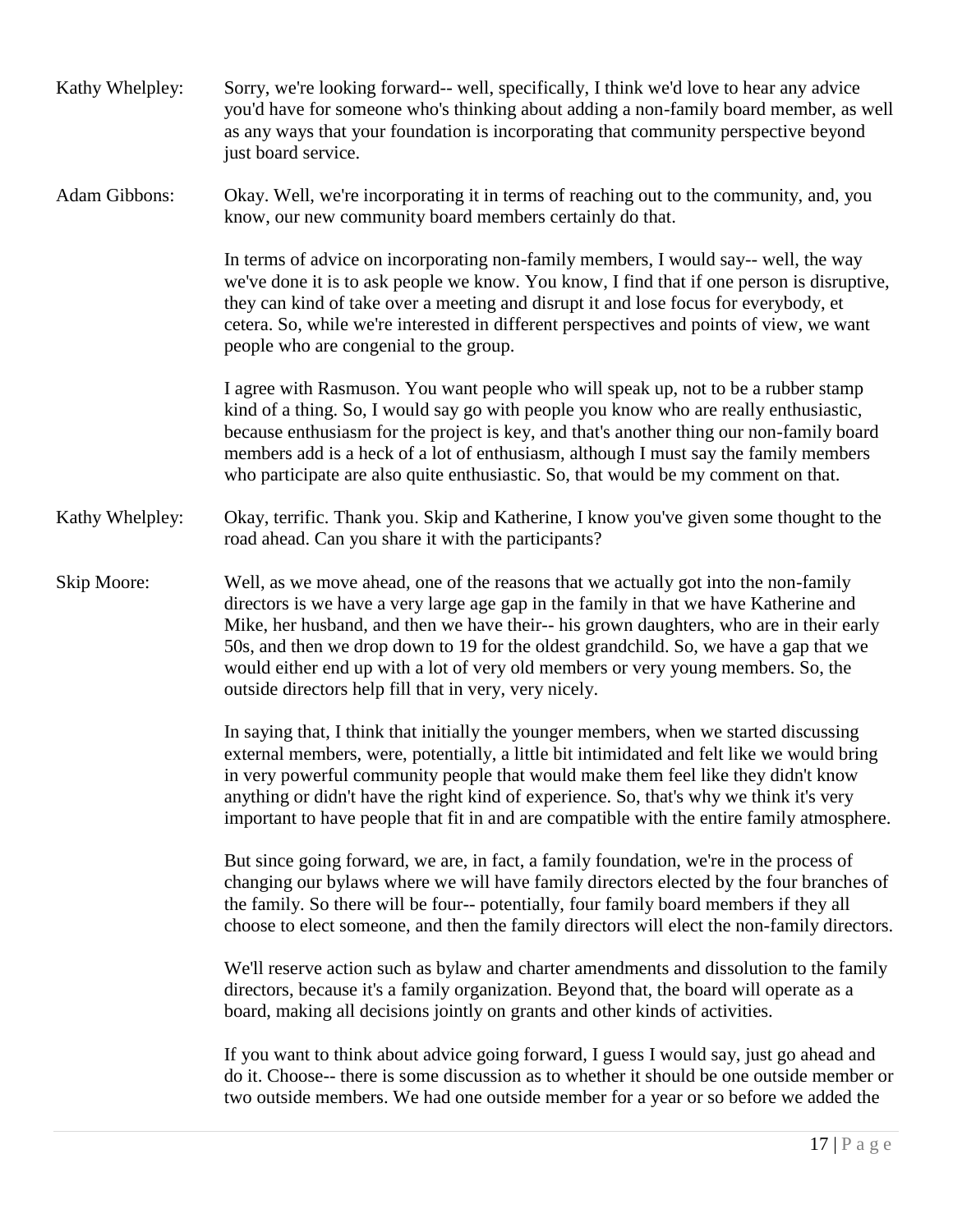|                   | second one, and, frankly, it didn't make much difference. I think that once we did it and<br>began, it went just fine.                                                                                                                                                                                                                                                                                                                                                                                                                                                                                                                                                          |
|-------------------|---------------------------------------------------------------------------------------------------------------------------------------------------------------------------------------------------------------------------------------------------------------------------------------------------------------------------------------------------------------------------------------------------------------------------------------------------------------------------------------------------------------------------------------------------------------------------------------------------------------------------------------------------------------------------------|
| Kathy Whelpley:   | Terrific. Well, now we're at the point where--                                                                                                                                                                                                                                                                                                                                                                                                                                                                                                                                                                                                                                  |
| Skip Moore:       | Katherine, do you want to--                                                                                                                                                                                                                                                                                                                                                                                                                                                                                                                                                                                                                                                     |
| Kathy Whelpley:   | Oh, I'm sorry. Did you have something you wanted to add, Katherine?                                                                                                                                                                                                                                                                                                                                                                                                                                                                                                                                                                                                             |
| Katherine Weaver: | That's okay. No, I'll let it end up with Skip.                                                                                                                                                                                                                                                                                                                                                                                                                                                                                                                                                                                                                                  |
| Kathy Whelpley:   | All right. We do have a number of questions. I want to open it up and encourage<br>everyone participating in the webinar to send your questions in to us, but we've already<br>gotten several.                                                                                                                                                                                                                                                                                                                                                                                                                                                                                  |
|                   | So, the first question that I'll read is about sort of critical mass and timing. So, the<br>question is about when you first added non-family members to your board, did you add<br>several in the first year, or did you just start with one and then gradually increase the<br>number so there was a bit of a transition in place?                                                                                                                                                                                                                                                                                                                                            |
|                   | And I think you've all had different experiences, but would someone like to address that<br>question?                                                                                                                                                                                                                                                                                                                                                                                                                                                                                                                                                                           |
| Alan Fox:         | This is Alan--                                                                                                                                                                                                                                                                                                                                                                                                                                                                                                                                                                                                                                                                  |
| Skip Moore:       | This is Skip.                                                                                                                                                                                                                                                                                                                                                                                                                                                                                                                                                                                                                                                                   |
| Alan Fox:         | Go ahead.                                                                                                                                                                                                                                                                                                                                                                                                                                                                                                                                                                                                                                                                       |
| Skip Moore:       | We added one, as I said before, and I think one of the important things there is it really<br>was a non-family-related person. Adding the president of our (inaudible) company or<br>adding the family lawyer, in my mind, wouldn't have really been adding an independent,<br>non-family member. So, I think it was important to bring someone in that fit with the<br>family, but was independent from the family itself, and I think that made a big difference.                                                                                                                                                                                                             |
| Alan Fox:         | We--                                                                                                                                                                                                                                                                                                                                                                                                                                                                                                                                                                                                                                                                            |
| Kathy Whelpley:   | Any other thoughts?                                                                                                                                                                                                                                                                                                                                                                                                                                                                                                                                                                                                                                                             |
| Alan Fox:         | Yes. We added one non-family member about four years ago and the second and third<br>just last year. And, you know, integrating them has been not a problem at all.                                                                                                                                                                                                                                                                                                                                                                                                                                                                                                             |
| Kathy Whelpley:   | Okay. A second question is around investment approach. And several years ago, the<br>National Committee for Responsible Philanthropy came out with a report on the Madoff<br>scandal, which found that many of the foundations who were caught up in that were<br>governed by very small boards with not much diversity, and, you know, mostly family<br>members. And the report argued that one of the advantages of a larger and more diverse<br>board was that it would help safeguard against poor investment decisions made by<br>individuals who, you know, might be limited by the relationship in speaking out against a<br>particular investment decision or strategy. |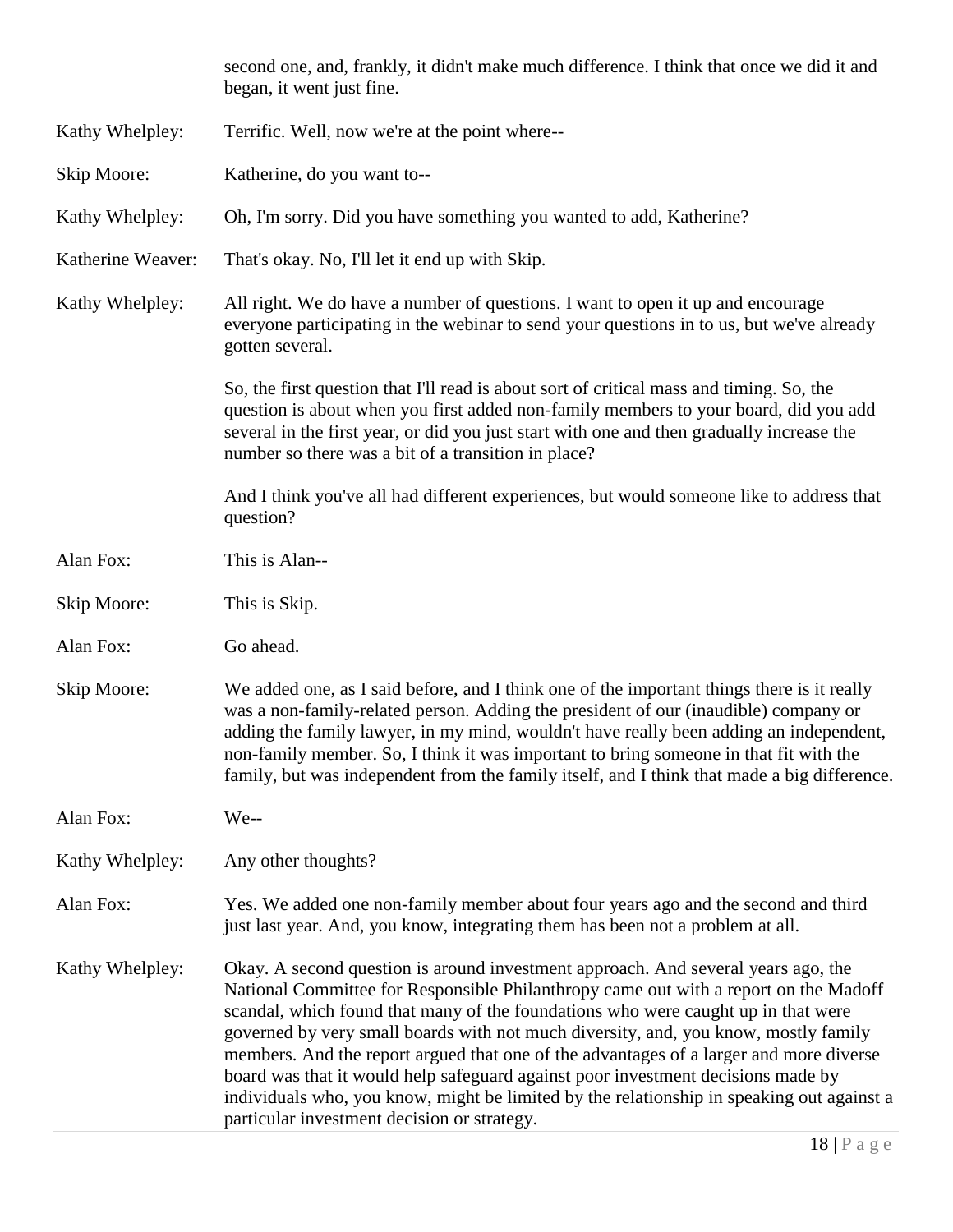Do you think-- do you think this is a legitimate argument about the value of a non-family member on your board?

Adam Gibbons: It's Adam. Maybe I'll start with that. Again, we've had non-family members on the board since inception, but, you know, really the bulk of the assets for the Rasmuson Foundation came into the foundation in 2000, when my grandfather passed away, and the foundation had to ramp up rapidly, both on the grant-making side and on the investment side, and we were also dealing with a situation where we were charged with diversifying away from a concentrated public stock position.

> And, you know, frankly, again, to the point about expertise, I don't think we could have done nearly as effective a job without having independent voices at our investment committee level. Today we've got a sizable investment committee of seven members, and three of those members don't even serve at the board level. They're-- Diane Kaplan, of course, as the President of the foundation and CEO, serves on the investment committee, but we also have two financial professionals, investment professionals, who serve on the investment committee and they've been incredibly important in helping to steer the portfolio, again, at the committee level.

So, you know, we welcome those voices. We demand a lot from them, and we think that the diversification effort and the challenge of meeting an 8%, you know, targeted rate of return in a 2% 10-year Treasury world has been enhanced by having that expertise at the committee.

And to your point about conflicts of interest, we made the point earlier, you know, the reputation of the family is paramount, and we always want to do things where we have an independent voice at both the board and committee level, and having really only two members of the family who sit on the investment committee who are family members and five independent voices, we think, addresses that conflicts issue.

- Skip Moore: This is Skip.
- Kathy Whelpley: Any other thoughts on this topic?

Skip Moore: Yeah, I'd like to add-- this is Skip. The-- we did create an independent investment committee and authorized that committee to take full charge of the portfolio, and I can tell you that doesn't necessarily guarantee anything about not making some good investment decisions, but, overall, the committee was put together for (audio interference) and they did a very good job of taking us into sort of a more diversified university endowment approach or a total return approach.

> I think part of the question there is really what the philosophy is going to be as to whether the foundation is going to invest like a person or whether it's going to invest like an institution and then structuring a way to do it. I'm not sure it would have made any difference whether or not we had outside board members in looking at those discussions.

### Kathy Whelpley: Okay, thank you. Since we are talking about committees, we have gotten a question pretty directed towards the Rasmuson Foundation, but others could answer it, and it's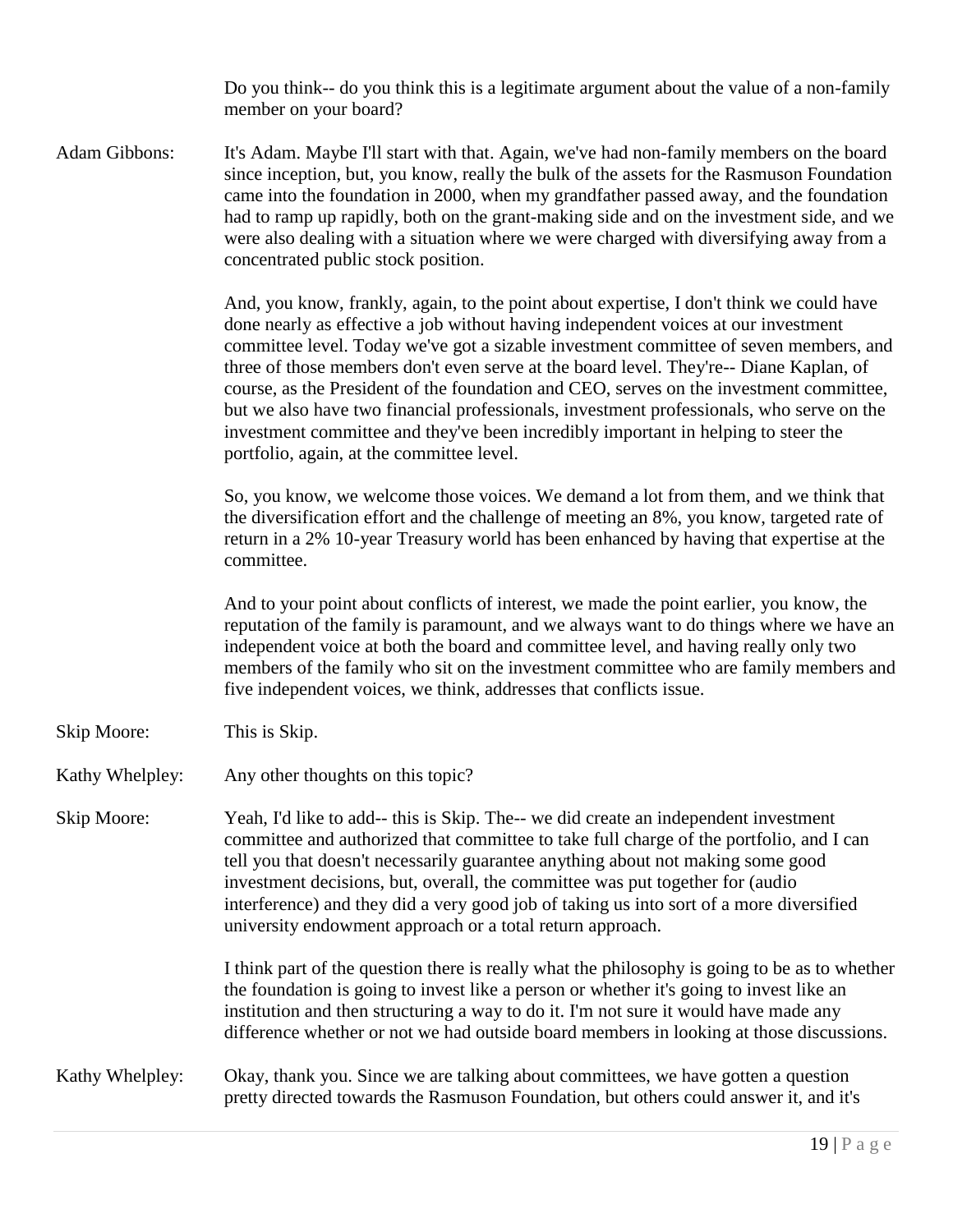|               | about whether or not you would consider having community members on your<br>nominating committee?                                                                                                                                                                                                                                                                                                                                                                                                                                                                                                             |
|---------------|---------------------------------------------------------------------------------------------------------------------------------------------------------------------------------------------------------------------------------------------------------------------------------------------------------------------------------------------------------------------------------------------------------------------------------------------------------------------------------------------------------------------------------------------------------------------------------------------------------------|
| Adam Gibbons: | Diane, do you want to address it?                                                                                                                                                                                                                                                                                                                                                                                                                                                                                                                                                                             |
| Diane Kaplan: | Sure. I don't think it's out of the question, to be honest, but I think that was put in place<br>when we were first starting to look for new community members. Adam mentioned that<br>we had community members going back to 1955, and the set of five had served for over<br>20 years, and we were starting in a new era.                                                                                                                                                                                                                                                                                   |
|               | And I think at that point in time there was enough uncertainty about going from \$9<br>million to \$500 million in 18 months, a whole new way of operating, we had never had<br>committees before, we operated with one board member. There was a lot of uncertainty<br>about everything, so I think-- and we worked, actually, with the senior advisor who<br>worked at the National Center who was a consultant at the time, and that was a<br>recommendation that she made to us to have that sense of control in terms of, at least in<br>the near term, making sure there was strong family involvement. |
|               | Nowadays, my guess is there wouldn't be that much worry from our family members, but<br>I think there's always a philosophy of, if it ain't broke, don't fix it, and as it's turned out<br>with having a family nominating committee, the percentage of community members has<br>actually increased rather than decreased. So, I'm not sure that anyone would feel that<br>that's something that hasn't worked and should be changed.                                                                                                                                                                         |
|               | Adam, I don't know what you think?                                                                                                                                                                                                                                                                                                                                                                                                                                                                                                                                                                            |
| Adam Gibbons: | Yeah, I completely agree with everything. Again, you're looking to try to achieve a<br>balance, in many of these situations, and, you know, on the one hand, we actively are<br>seeking that community independent voice. At the same time, I know my-- the generation<br>above me never wants to see the Rasmuson Foundation be a family foundation in name<br>only. If it came to the point where there were no family voices, that would not be the<br>right result, either.                                                                                                                               |
|               | So, there's a balance to these things and right now it works, but if for some reason it<br>didn't work, I'm sure we would readdress it.                                                                                                                                                                                                                                                                                                                                                                                                                                                                       |
| Diane Kaplan: | And something else I would add, Adam, is that, in a sense, there is the nominating<br>committee and then there is the nominating committee. So, ultimately, the family<br>members who are the nominating committee are the ones who bring forth a name. But in<br>almost every case with the community members, no member of the family, and, often, I<br>have never met that person before we started the search.                                                                                                                                                                                            |
|               | The names come forward as a result of querying community members in the community<br>where we're looking. Who do you know that has these characteristics? Then we meet<br>them, and then they meet family members on the nominating committee and then their<br>name goes forward.                                                                                                                                                                                                                                                                                                                            |
|               | So, in a sense, there is an informal nominating committee which are people who are close<br>to the foundation in the committee, maybe not close at all to the foundation, but might<br>know people who would fit the profile who were looking to. So, there's a lot of                                                                                                                                                                                                                                                                                                                                        |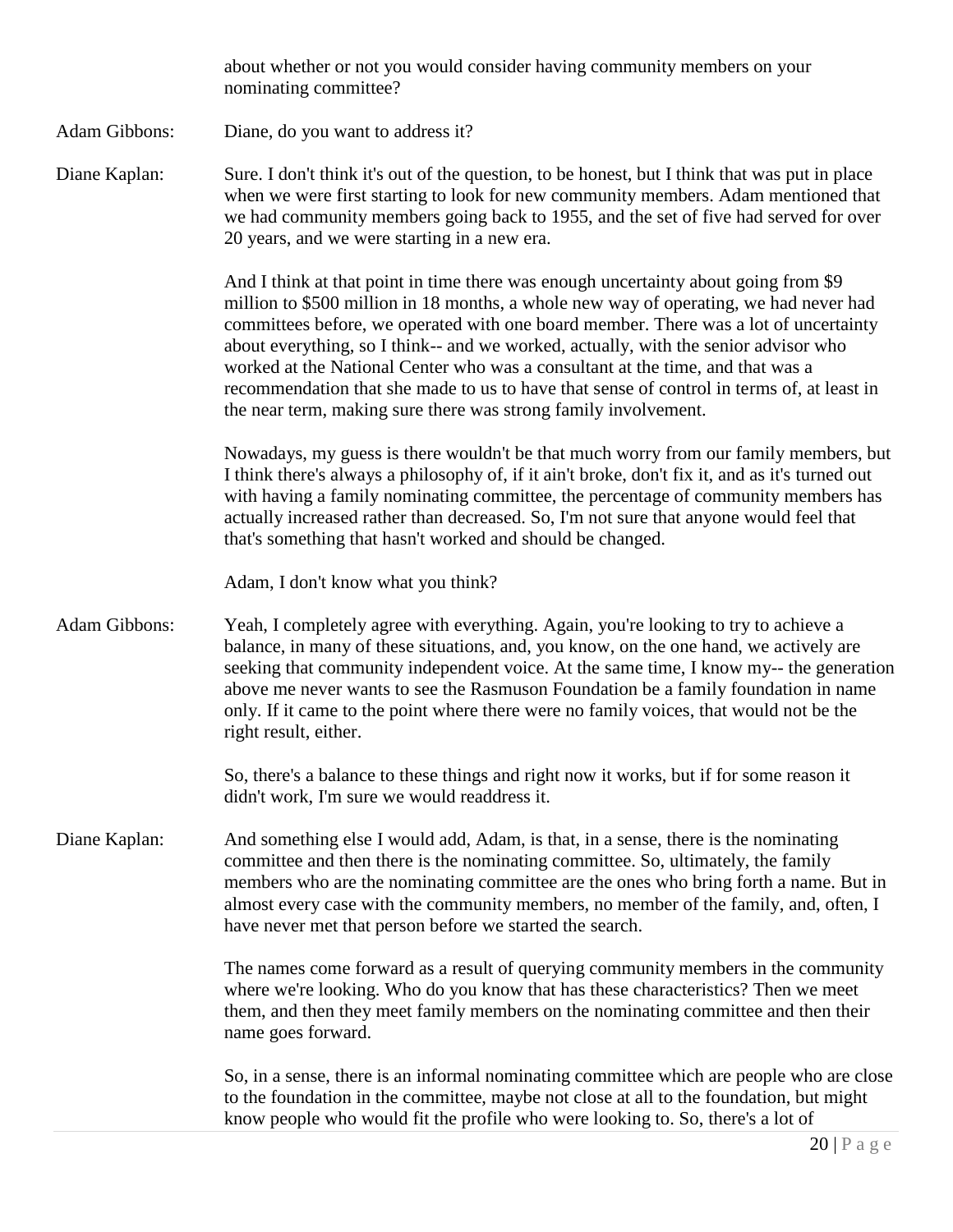community involvement in selecting those people, although they may not serve, formally, on a nominating committee.

And, as a result of that, I think virtually everybody who has come on as a community member, maybe with just a couple of exceptions of people who were known to the family ahead of time, were identified by community members in their area of interest, area of expertise, or geographic area.

Adam Gibbons: Yeah, I completely agree. If we losing a voice from the community members because somebody is terming off and that voice is an important voice at the table representing a profession or a geography, we invariably turn to that person and say, who do you know who's as good or better than you? I mean, who would you recommend take your spot? And then we expand that discussion from there.

Kathy Whelpley: That's terrific. Skip or Katherine or Alan, do you want to comment on this question.

Alan Fox: This is Alan. We have an investment committee. I would say the outside members have not served on that committee. So, it really hasn't made a difference. And our investment posture is to be conservative. We have professionally managed funds, mostly in bonds, not too much stock exposure.

> The objective, especially with the experience of the past five years (inaudible) is, don't lose money. So, we just do top-rated bonds and accept the lower rate of return.

- Kathy Whelpley: Right. And do you have a nominating committee, a formal nominating committee that community members currently serve on or could serve on?
- Alan Fox: No. We do not have a nominating committee. It's kind of the board doing it as a group.
- Kathy Whelpley: Okay. Skip and Katherine?
- Katherine Weaver: No, we don't have a nominating committee. We might ask community members for suggestions, but we don't have a formal setup for as a committee.
- Kathy Whelpley: Okay. One question we have is around grantees. Do you recommend considering current or former grantees as potential board members? Who wants to take that one on?

Katherine Weaver: Well--

Skip Moore: Well, this is Skip. I'll take a stab. You could. I think it introduces some conflict of interest questions. One of our outside board members has been the executive director of one of the local chapters of a national non-profit. So, she brought a lot of knowledge about the non-profit community, but they weren't really a grantee of ours, and I'm not sure that that would be the best thing, in general, where there are, usually, enough people around that have that kind of knowledge that we don't actually have to get someone who is a grantee themselves on the board.

Kathy Whelpley: Okay. Another perspective?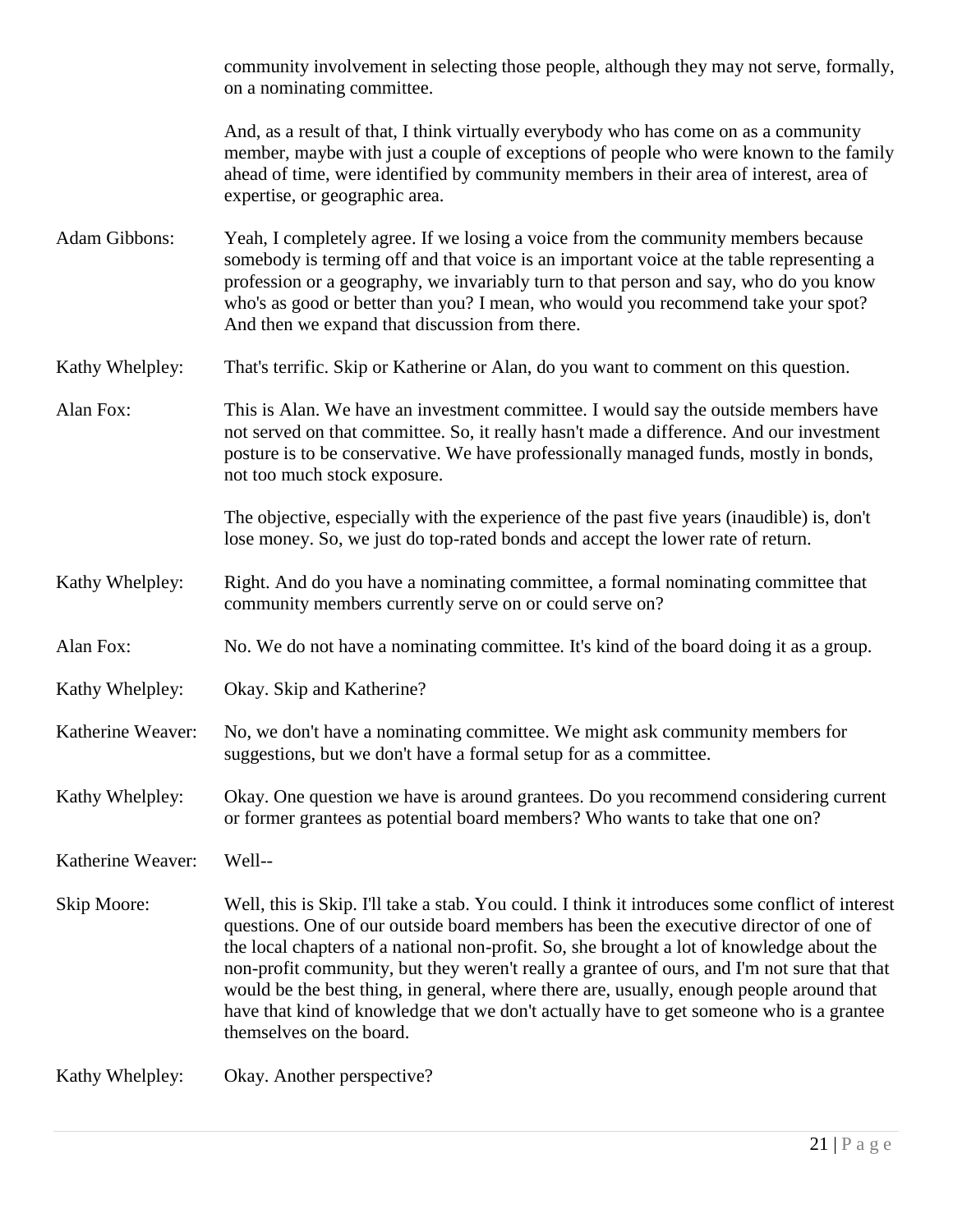| Adam Gibbons:   | This is Adam. You know, I would say that, certainly, we expect our community board<br>members to be involved in their communities and that very often means that they are<br>board members with our not-for-profit partners in those communities. So, from that<br>perspective, it's not uncommon to have, I'm not sure it's a conflict in so much as, you<br>know, a closer-knit partnership.                                                                               |
|-----------------|------------------------------------------------------------------------------------------------------------------------------------------------------------------------------------------------------------------------------------------------------------------------------------------------------------------------------------------------------------------------------------------------------------------------------------------------------------------------------|
|                 | So, again, it's a small world. It's a big geography in Alaska, but it's a small world in terms<br>of the people and professionals, and we, you know, very often, have interconnected<br>relationships with the not-for-profits and our board members.                                                                                                                                                                                                                        |
|                 | But it would-- there's certainly no blanket rule against it, but we -- correct me if I'm<br>wrong, Diane -- but we haven't had the president or CEO of a non-profit partner sit at the<br>board level.                                                                                                                                                                                                                                                                       |
| Diane Kaplan:   | Yeah, that would be right, and we do have a conflict of interest statement that every<br>board member and committee member and senior staff member completes every year.<br>And if there's a conflict that somebody has, it's noted right on the grant write-up when the<br>board views it for the larger grants, which is anything over \$25,000 that goes to the<br>board.                                                                                                 |
|                 | So, we don't even-- the board members don't even have to affirmatively discuss their<br>conflicts, because it's right out there for everybody to see. And if somebody-- the process<br>is, if someone has a concern, they can request that that board member not speak, but it's<br>more common for the board member to say, you know, my wife sits on that board or<br>whatever and generally people are even more interested to hear their point of view at that<br>point. |
|                 | We have a lot of non-profits, more per capita in Alaska than anywhere else. I think it's,<br>believe it or not, 1 for every 58 people in Alaska, a $501(c)(3)$ . So, it's common and board<br>members serve on multiple boards.                                                                                                                                                                                                                                              |
|                 | But also, sometimes if we have a major initiative, actually we like to have a board<br>member serve, and that's the case with the Alaska Community Foundation, for example,<br>where traditionally we've had a board member who serves on both and can be that<br>liaison.                                                                                                                                                                                                   |
| Skip Moore:     | Let me just say--                                                                                                                                                                                                                                                                                                                                                                                                                                                            |
| Kathy Whelpley: | Diane, since you are talking about-- Oh.                                                                                                                                                                                                                                                                                                                                                                                                                                     |
| Skip Moore:     | My answer to the question was, my frame was the CEO of a non-profit.                                                                                                                                                                                                                                                                                                                                                                                                         |
| Diane Kaplan:   | Yeah.                                                                                                                                                                                                                                                                                                                                                                                                                                                                        |
| Skip Moore:     | We certainly have board members on our board, too.                                                                                                                                                                                                                                                                                                                                                                                                                           |
| Kathy Whelpley: | Okay. Diane, you were talking about your local community foundation and we did get a<br>question that asked if-- you know, to what extent each of your organizations works with<br>your local community foundation and is there any overlap in terms of board<br>representation, of family members on the community foundation board, or community                                                                                                                           |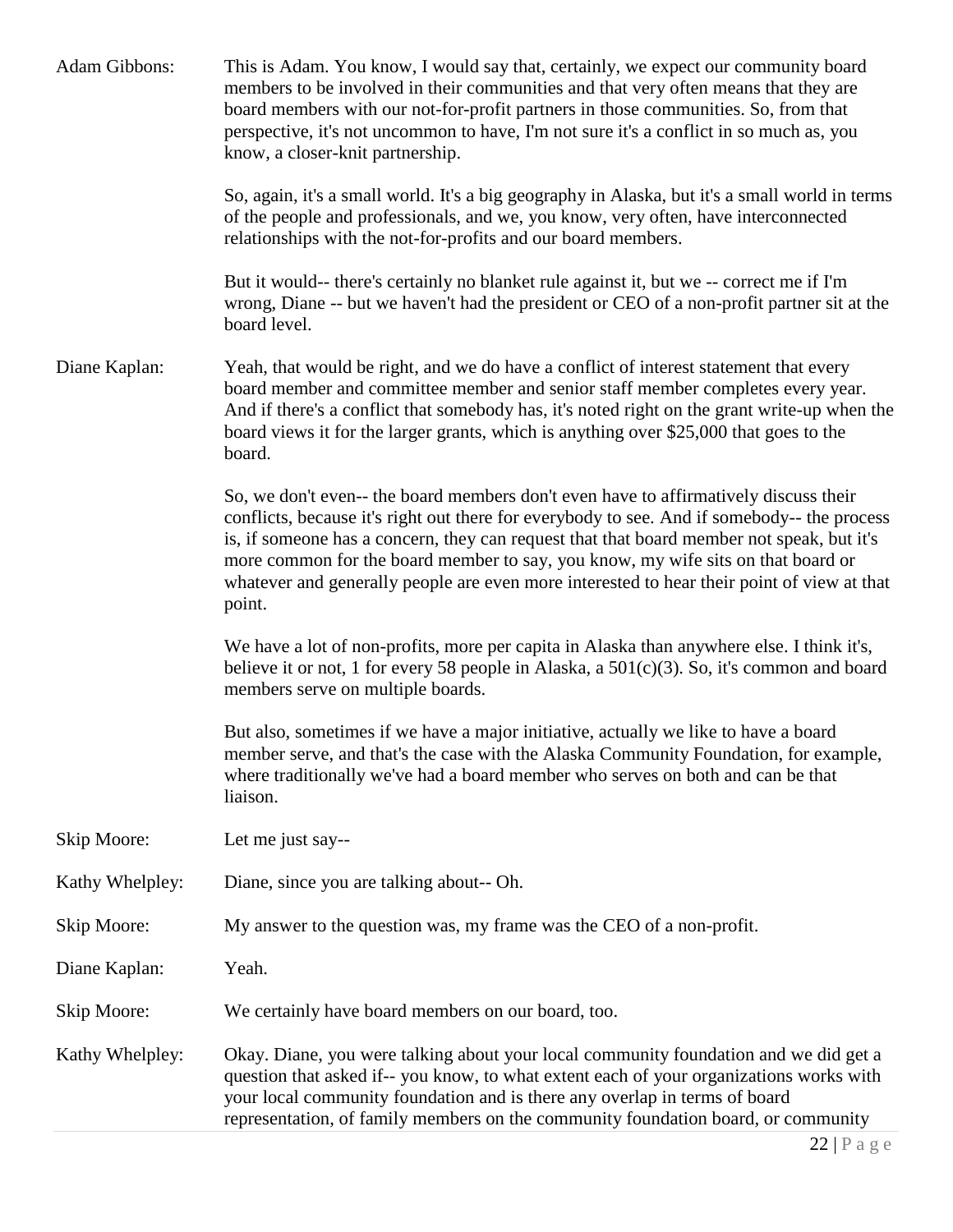foundation board members on the family foundation board as another way of connecting to the community?

Diane Kaplan: Currently-- well, Alaska was very late to come to the community foundation movement. So, we have a statewide community foundation that has had extraordinary growth over the last six or seven years, but prior to 10 years ago, there was very little action of community foundations.

> We actually made a decision at a point that we thought was strategic in terms of the leadership, the board, and the climate in Alaska to make a major investment in building the infrastructure of our community foundation. It was a time that some major national foundations, like Ford, and Mott and Kellogg were involved in community foundation development, so we were able to attract some support from them and our regional Murdock trust, and we all put support in to grow the infrastructure, their staff, and capabilities to become a statewide back room for community funds around the state.

So, we basically provided a stream of funding to the statewide community foundation to help build local community funds with a single back room. There are currently five they've developed and there are four more coming on line, and then a couple have developed independently. And then we have a-- as a condition, not really a condition, but an agreement, more to have a board member serve on both.

She has since retired from our board or term limited out. She's got two more years there, so it's not something urgent. We're still-- you know, she's still very connected with the Rasmuson Foundation, but we will probably replace here on there, and we're scouring now to see how, either on the senior staff here, or board, might be willing to take that role. Another board member does serve on their investment committee.

Also, our Chairman and his wife are Vice Chair of a donor-advised fund at the community foundation for one of their specific interest areas. And it's his plan in his will, as well, to leave some amount of money for some specific interests through the community foundation, also.

So, I would say it's very close, and if we didn't have it, we'd have to create it. They've served a great function for us, and for the state as a whole.

Kathy Whelpley: Okay. Skip and Katherine, how about in North Carolina? Do you work with any community foundations?

Skip Moore: We work very closely with our local community foundation. In fact, our founder, Mike Weaver, was among the group that formed the community foundation here many years ago. But we don't have any joint board members or back and forth, and we don't have any reason not to, we just don't happen to at the current time.

> We work with them on a number of projects. We serve on some of their task forces. We jointly sponsor programs, and since we're a proactive foundation as opposed to reactive in receiving lots of grant applications, we make an annual grant to them to a Weaver Fund at the community foundation, which becomes part of their unrestricted grant program. And non-profits can apply there for a small grant from the Weaver Fund as part of their ongoing program.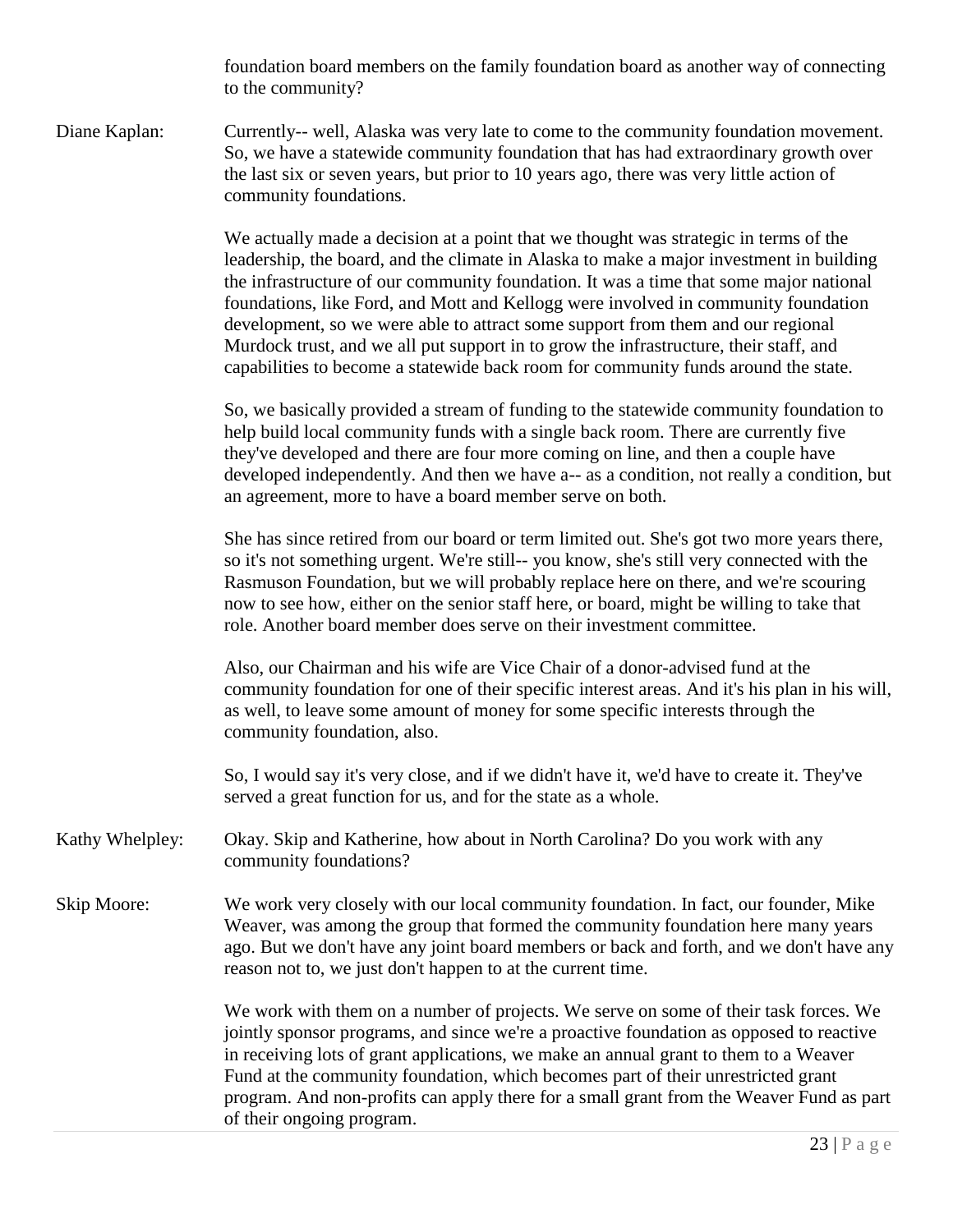|                 | So, we're very close with them. We collaborate a lot.                                                                                                                                                                                                                                                                                                                                                                                                                                                                                                                                                                          |
|-----------------|--------------------------------------------------------------------------------------------------------------------------------------------------------------------------------------------------------------------------------------------------------------------------------------------------------------------------------------------------------------------------------------------------------------------------------------------------------------------------------------------------------------------------------------------------------------------------------------------------------------------------------|
| Kathy Whelpley: | Terrific. Alan, how about out in California?                                                                                                                                                                                                                                                                                                                                                                                                                                                                                                                                                                                   |
| Alan Fox:       | We work somewhat with the Southern California Community Foundation, and to<br>probably a greater extent, the community foundation in the Silicon Valley. And the<br>Silicon Valley is big-- they've been very helpful on funding special programs, et cetera.<br>We have no joint board membership, but we try to connect with the important community<br>foundations and other foundations to partner.                                                                                                                                                                                                                        |
|                 | In all of our ventures, I think, just like having a non-family on the board, I think it's very,<br>very helpful for two or three or four foundations to collaborate and use the expertise and<br>interest and contribution of each to get a better project. As I often say, my loyalty is to the<br>project, not my ego, and the test is the work you do and how effective it is for the<br>community.                                                                                                                                                                                                                         |
| Diane Kaplan:   | Adam, since you chair our PRI committee at Rasmuson you might tell about the recent<br>project we did, which was kind of unique, with a community foundation around the<br>Calais Building?                                                                                                                                                                                                                                                                                                                                                                                                                                    |
| Adam Gibbons:   | Yes. So, you know, we-- the Community Foundation in Alaska was looking for new<br>space, office space in Alaska or in Anchorage. And, you know, there's-- it's always a<br>challenge finding space that is both high-quality space, offers the right sort of dynamics<br>or the right kind of configuration to allow for large conference activities, and is also, at<br>the same time, not overly expensive.                                                                                                                                                                                                                  |
|                 | So, you know, we worked closely with the community foundation for a while, looking for<br>new space and they were really struggling to find something that met all of their-- all of<br>their demands. And we ultimately ended up making a program-related investment<br>alongside a local real estate operator/developer, that essentially helped buy down the cost<br>of some real estate or office space for the Alaska Community Foundation, provided with<br>a long-term lease, provided with, again, the space that would allow it to hold large<br>conferences with a number of people, and, hopefully, also grow into. |
|                 | We-- right now the space that we helped buy down the cost of is bigger than they need<br>today. But the space will be used by other not-for-profits on an interim basis, and then, as<br>the community foundation grows, it has room to expand.                                                                                                                                                                                                                                                                                                                                                                                |
|                 | So, we viewed this as a win/win. We like being close to our partners. This office building<br>is actually just down the street from us. And, you know, it's effective, we think for us and<br>the other players involved, that they have the right kind of space, again, at something that<br>they can afford.                                                                                                                                                                                                                                                                                                                 |
| Kathy Whelpley: | Terrific. Well, we need to wrap up. We're almost at the end of the webinar, but I do want<br>to thank everybody for being with us today and give each of the foundations represented<br>here one last chance, a word of advice -- could you give it in one sentence? -- to the<br>listeners who are considering this.                                                                                                                                                                                                                                                                                                          |
| Alan Fox:       | This is Alan. I would say, be inclusive.                                                                                                                                                                                                                                                                                                                                                                                                                                                                                                                                                                                       |